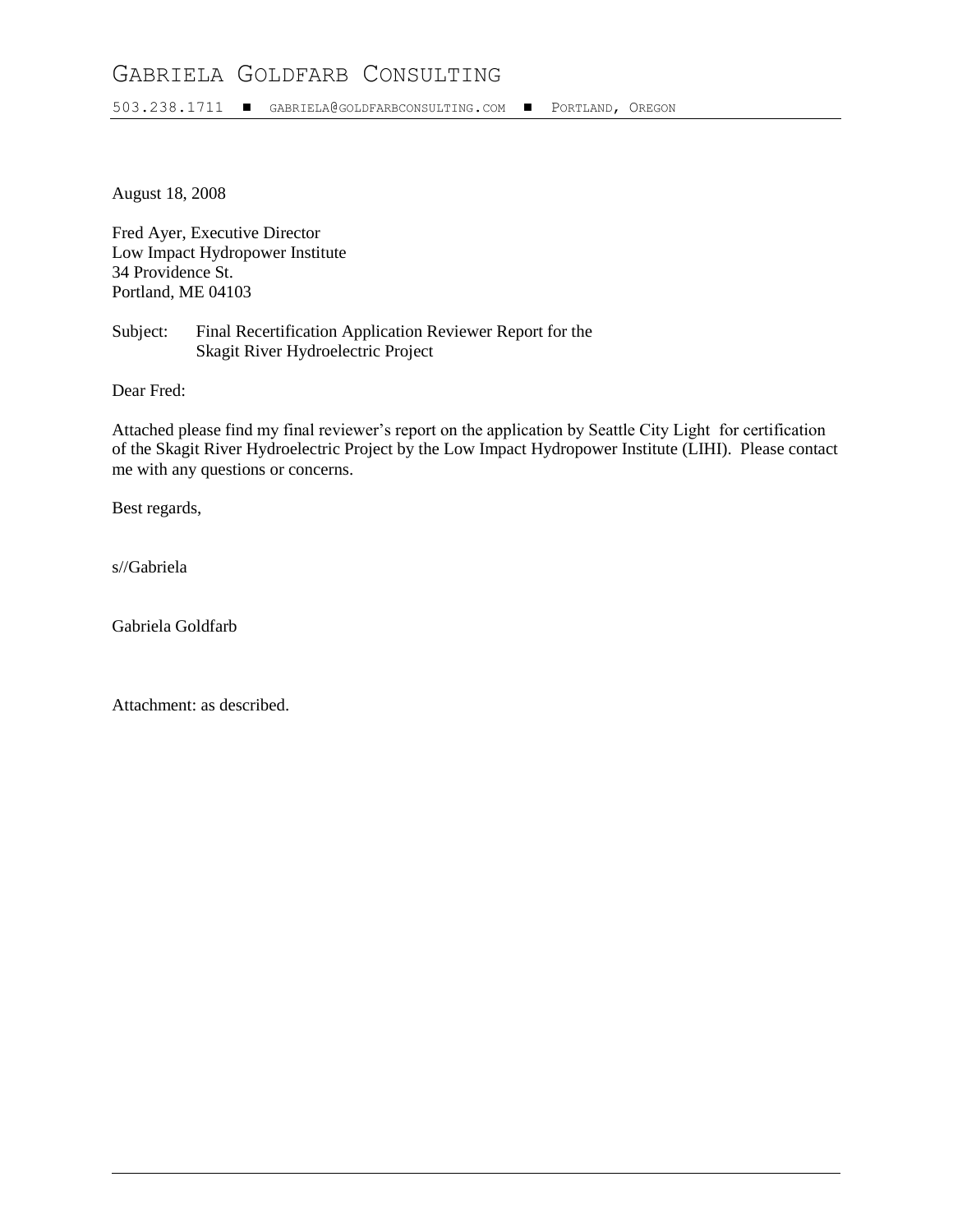### **Low Impact Hydropower Institute Re-Certification Review of the Skagit River Hydroelectric Project**

### **Introduction**

Overview. This report reviews the application submitted by Seattle City Light (applicant) to the Low Impact Hydropower Institute (LIHI) for LIHI re-certification of the Skagit River Hydroelectric Project (project or facility) located on the Skagit River in Washington State. The Federal Energy Regulatory Commission (FERC) relicensed the project (FERC 553) in 1995 for the operation and maintenance of the project, which has a total installed capacity of 689.94 megawatts.

The FERC license incorporates the provisions of settlement agreements resulting from negotiations in 1991 among the applicant and a dozen stakeholders, including federal and state agencies, Indian tribes, and an environmental group. The agreements address mitigation of impacts to fisheries, wildlife, recreation and aesthetics, erosion control, cultural resources (archaeological and historic resources), and traditional cultural properties.

Certification history. The LIHI Governing Board voted unanimously to certify the project in May 2003, a certification that was valid till May 2008. LIHI accepted and posted to the LIHI website an application for re-certification on April 24, 2008, opening a 60-day public comment period. LIHI received one comment in support of the project during that time.

Project and site characteristics. The project is located on the Skagit River in north-central Washington State, within Snohomish, Skagit, and Whatcom counties. The headwaters of the Skagit River originate in Canada, and the project occupies portions of the Mount Baker-Snoqualmie National Forest (managed by the U.S. Forest Service) and Ross Lake National Recreation Area adjacent to North Cascades National Park (managed by the National Park Service). The project is operated for electricity production in a peaking mode (water is stored and released in accordance with energy needs, subject to restrictions for environmental protection), as well as flood control and downstream flow regulation. The project supplies approximately onequarter of the City of Seattle's electricity needs.

The Skagit Project includes three facilities (from upstream to downstream: Ross, Diablo, and Gorge) each consisting of a dam, powerhouse, and associated reservoir. The facilities are located in close proximity to one another, along approximately 33 miles of the Skagit River.

The largest and upstream-most project facility is Ross Dam (river mile 105). The 540-foot high, concrete arch dam was built in stages between 1937 and 1967 and creates Ross Lake, a 24-mile long reservoir which extends approximately 1.5 miles north of the U.S. - Canada border and covers 11,700 acres. Ross Lake is the primary storage reservoir for the project. The Ross facility has an installed capacity of 360 megawatts.

The second project facility is located approximately 4 miles downstream of Ross dam. This facility comprises the 389-foot high Diablo dam (river mile 101), an associated powerhouse, and the 910-acre Diablo Lake. The concrete arch dam became operational in 1936 and is used primarily to regulate daily and weekly discharge from Ross Dam. The Diablo facility has an installed capacity of 122.46 megawatts.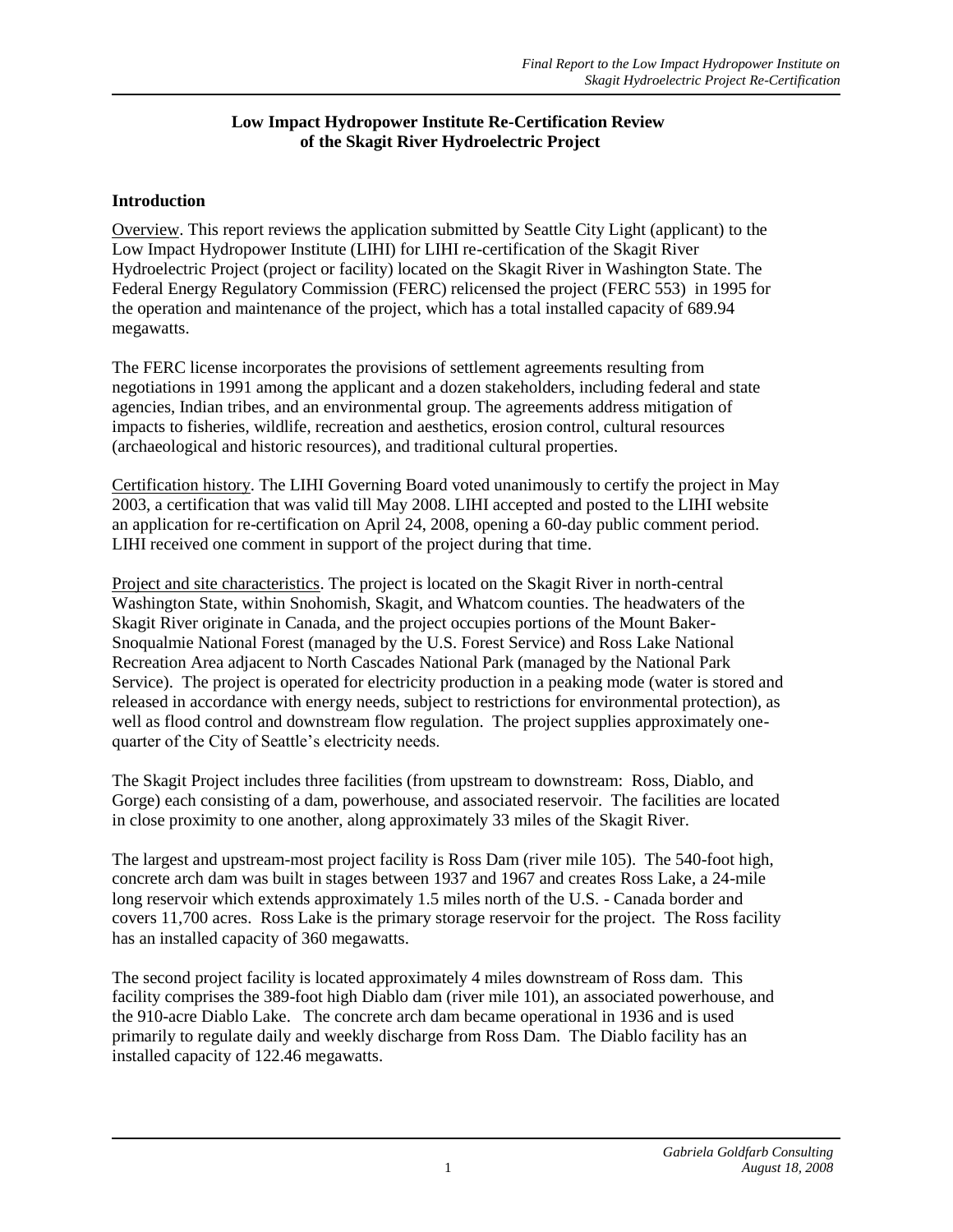The third and most downstream facility is Gorge dam and powerhouse. Gorge dam (river mile 97) is a 300-foot high concrete arch and gravity diversion dam built in 1961. The dam creates the 240-acre Gorge Lake. The Gorge facility has an installed capacity of 207.48 megawatts. Water diverted at Gorge dam to the Gorge powerhouse travels through an 11,000-foot long penstock, creating a 2.7 mile long bypassed reach immediately downstream of Gorge Dam along the Skagit River.

A short section of river (approximately 1 mile) persists between the Diablo powerhouse and Diablo Dam; the remaining reaches between the dams are inundated by the reservoirs. Maps showing the location and physical features of the project dams and setting are included in the applicant's recertification application.<sup>1</sup>

Public and agency comment. LIHI received one public comment in support of re-certification from a private citizen.<sup>2</sup> Agency and other stakeholder comments obtained in the course of this recertification review ranged from positive to glowing in terms of the applicant's meeting, and on a number of counts exceeding, the letter and spirit of its commitments to responsibly manage impacts from its hydropower project. All agency and stakeholder comments are included at the end of this report.

Recommendation. Based on my review of information submitted by the applicant, the reviewer and staff reports prepared at the time of the original certification, and my present-day consultations with tribal, state, and federal resource agency staff and public interest groups, I believe the Skagit River Hydroelectric Project meets all of the criteria to be re-certified and I recommend re-certification. In addition, I believe the project meets the watershed protection criterion to make it eligible for an additional three years of certification.

## **Review of Consistency With Low Impact Certification Criteria**

### *A. Flows*

**1) Is the Facility in** *Compliance* **with** *Resource Agency Recommendations* **issued after December 31, 1986 regarding flow conditions for fish and wildlife protection, mitigation and enhancement (including in-stream flows, ramping and peaking rate conditions, and seasonal and episodic instream flow variations) for both the reach below the tailrace and all bypassed reaches?**

## **YES**

1

Officials from the Skagit River System Cooperative (Skagit Tribes), National Marine Fisheries Service (NMFS), U.S. Fish and Wildlife Service (FWS), the Washington Department of Fish and Wildlife (WDFW), and Washington Department of Ecology (Ecology) concurred in praising the applicant for continuing to meet and in some cases exceed requirements for managing flows to benefit fish and wildlife. Those requirements are arrived at through a series of calculations established in the 1991 Skagit Fisheries Settlement Agreement that vary depending on precipitation and river levels, and take into account reservoir elevation and seasonal and episodic

<sup>&</sup>lt;sup>1</sup> The recertification document is available at: [http://www.lowimpacthydro.org/application](http://www.lowimpacthydro.org/application-attachment.aspx?id=254)[attachment.aspx?id=254](http://www.lowimpacthydro.org/application-attachment.aspx?id=254)

<sup>2</sup> See<http://www.lowimpacthydro.org/application-attachment.aspx?id=254>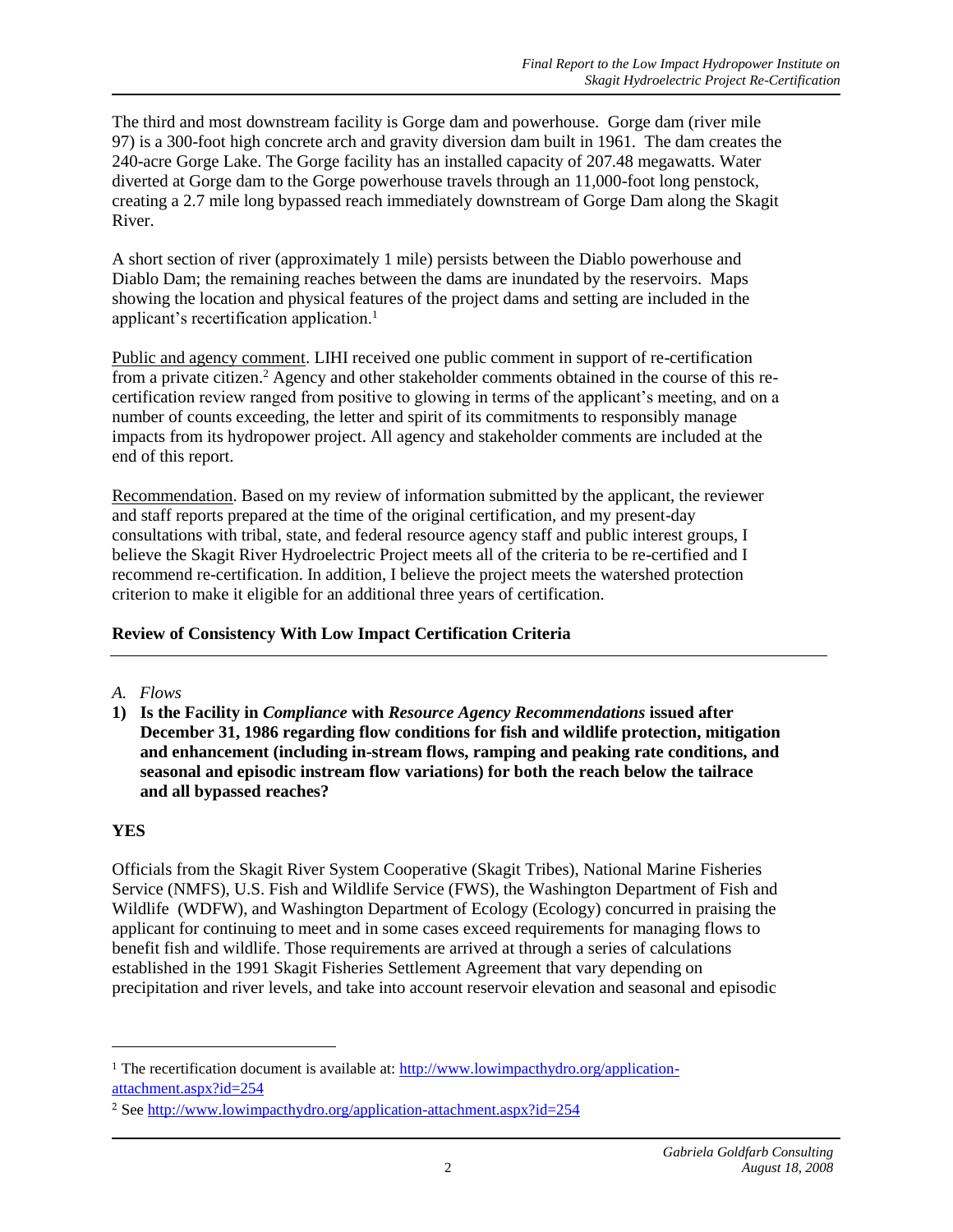runoff, with a focus on protection of all life stages of salmon and steelhead in the upper Skagit River.

In its recertification submittal, the applicant noted that steelhead salmon populations, including the Skagit River population, were listed as Threatened under the federal Endangered Species Act in 2007 (the applicant notified LIHI of that fact in a May 24, 2007 letter). When asked specifically about the listing, none of the resource agency staff indicated that it raised concerns about the applicant's management of flows. The applicant monitors flows and ramping rates in conjunction with agency and tribal representatives and has made adjustments as needed to protect fishery resources. By way of example, the Skagit River System Cooperative (Skagit Tribes) representative recounted that the applicant moved voluntarily to expand the window for higher flows to protect chum spawning after WDFW raised concerns that the window was too short.

Regarding conditions in the bypassed reach below Gorge Dam, at the time of the project's original LIHI certification, the application reviewer's report noted the following:

As a result of the settlement negotiations, resource agencies did not require flows for the Gorge bypass reach, which remains partially dewatered at times. Agency and tribal representatives indicated that migratory fish habitat in the bypass reach was given up to allow for additional flows in higher quality habitats downstream of the Gorge powerhouse, and to provide more funds for habitat improvement and mitigation projects (Wright pers. comm., Sprague pers. comm., Fransen pers. comm., Walsh pers. comm.). Anadromous fish habitat in the 2.7 mile reach is of low quality, especially at higher flows; by allowing releases from the Gorge powerhouse downstream of the bypass reach, Seattle City Light is able to provide flows for fisheries protection while generating electricity, thus making releases for fisheries purposes economically viable for the utility. To support the negotiated dewatered conditions of the bypass reach, the reach was given a "special condition status" by the Washington State Department of Ecology that allows for higher instream water temperatures than required in downstream waters (see Section B. Water Quality below).

In consultations for this re-certification review, present day agency staff (including two of the officials interviewed in 2002) remain satisfied with the applicant's management of project flows in the bypassed reach.

*If YES, go to B.*

**PASS.**

## **B. Water Quality**

- **1) Is the Facility either:**
- **a) In Compliance with all conditions issued pursuant to a Clean Water Act Section 401 water quality certification issued for the Facility after December 31, 1986? Or**
- **b) In Compliance with the quantitative water quality standards established by the state that support designated uses pursuant to the federal Clean Water Act in the Facility area and in the downstream reach?**

**YES.**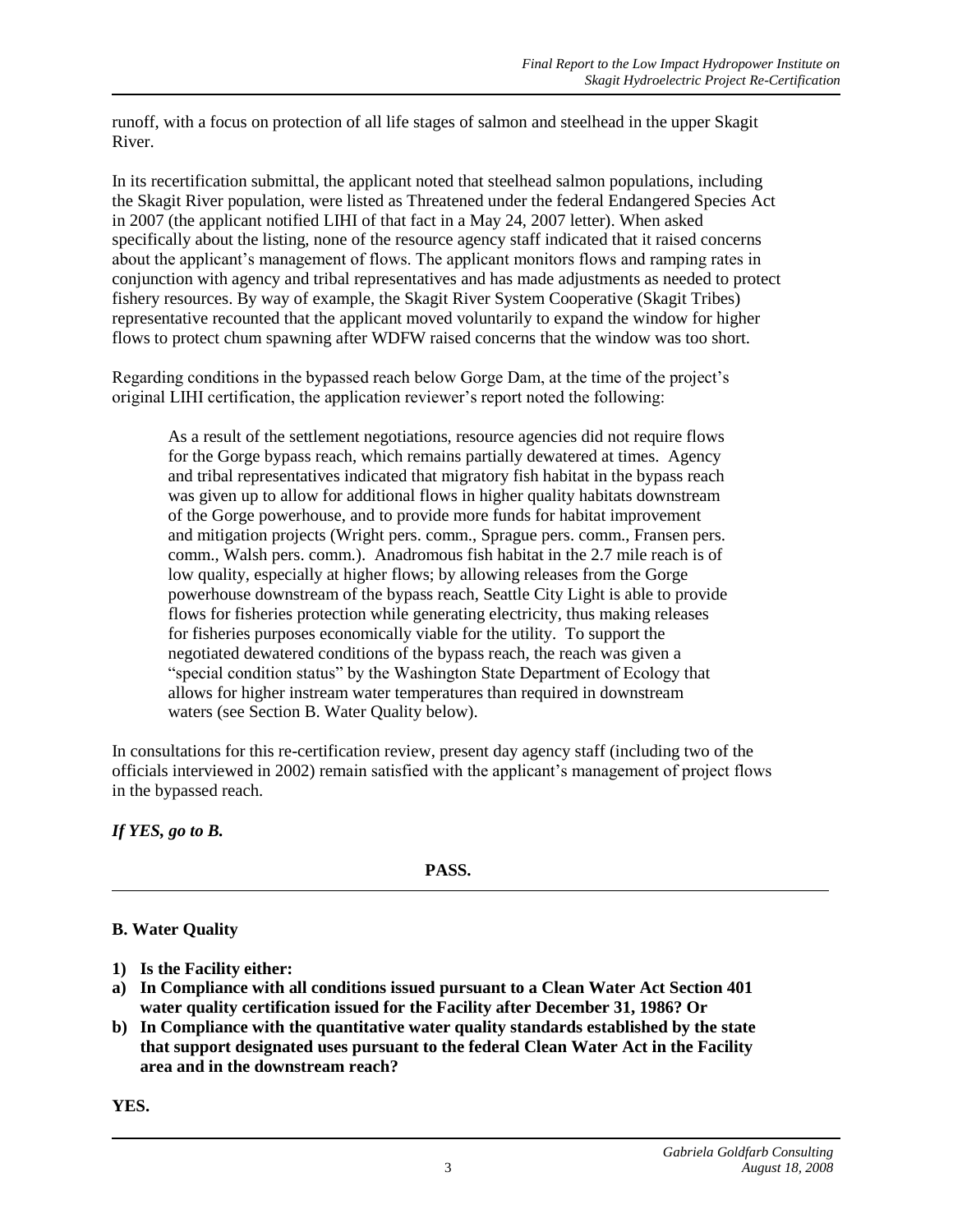There is no 401 certification for this project; according to an Ecology official, the project relicensing occurred during a period in which Ecology could not prepare a 401 certification due to staffing constraints. Consultations with state and federal resource agency staff indicated no concerns about the project's impact on water quality. The Skagit River below the project has the water quality designation Class AA - Extraordinary, meaning that it supports to a "high degree" all beneficial uses (water supply, fish and shellfish, wildlife habitat, recreation, and navigation). State of Washington water quality monitoring records indicate the project is in compliance with Class AA quantitative water quality standards, except for the Gorge bypass reach, which is designated with a "special condition status" for water quality.<sup>3</sup> The status requires that temperatures not exceed 21°C in the reach due to human activities (normally, Class AA waters must not exceed 16°C as a result of human activities; see mention of this in the "Flows" discussion above). Resource agencies agreed to special water quality condition status for the bypass in the settlement agreement to make environmental flow releases from the Gorge powerhouse downstream of the bypass reach, where it would do the most good for aquatic resources, economically viable for the applicant.

## *If YES, go to B2.*

### **2) Is the Facility area or the downstream reach currently identified by the state as not meeting water quality standards (including narrative and numeric criteria and designated uses) pursuant to Section 303(d) of the Clean Water Act?**

### **NO.**

None of the project waters appear on the most recent (2004) nor the proposed (2008) 303(d) list of impaired waters. All waters in the project vicinity are designated "Category 1," meaning that they meet water quality standards for all the pollutants for which they were tested.

## *If NO, go to C.*

### **PASS.**

### **C. Fish Passage and Protection**

**1) Is the Facility in Compliance with** *Mandatory Fish Passage Prescriptions* **for upstream and downstream passage of anadromous and catadromous fish issued by Resource Agencies after December 31, 1986?**

### **NOT APPLICABLE**

1

Resource agencies did not issue anadromous/catadromous fish passage prescriptions, nor reserve authority to issue future fish passage for such species, as part of the settlement agreements or relicensing. A review of the original submittals and reports from the 2003 certification indicate that natural barriers to passage and marginal habitat in the vicinity of the Gorge Dam (the lowest

<sup>3</sup> Data is available at the following Department of Ecology website: [http://www.ecy.wa.gov/apps/watersheds/riv/station.asp?theyear=&tab=wqi&scrolly=270](http://www.ecy.wa.gov/apps/watersheds/riv/station.asp?theyear=&tab=wqi&scrolly=270&wria=04&sta=04A100) [&wria=04&sta=04A100](http://www.ecy.wa.gov/apps/watersheds/riv/station.asp?theyear=&tab=wqi&scrolly=270&wria=04&sta=04A100)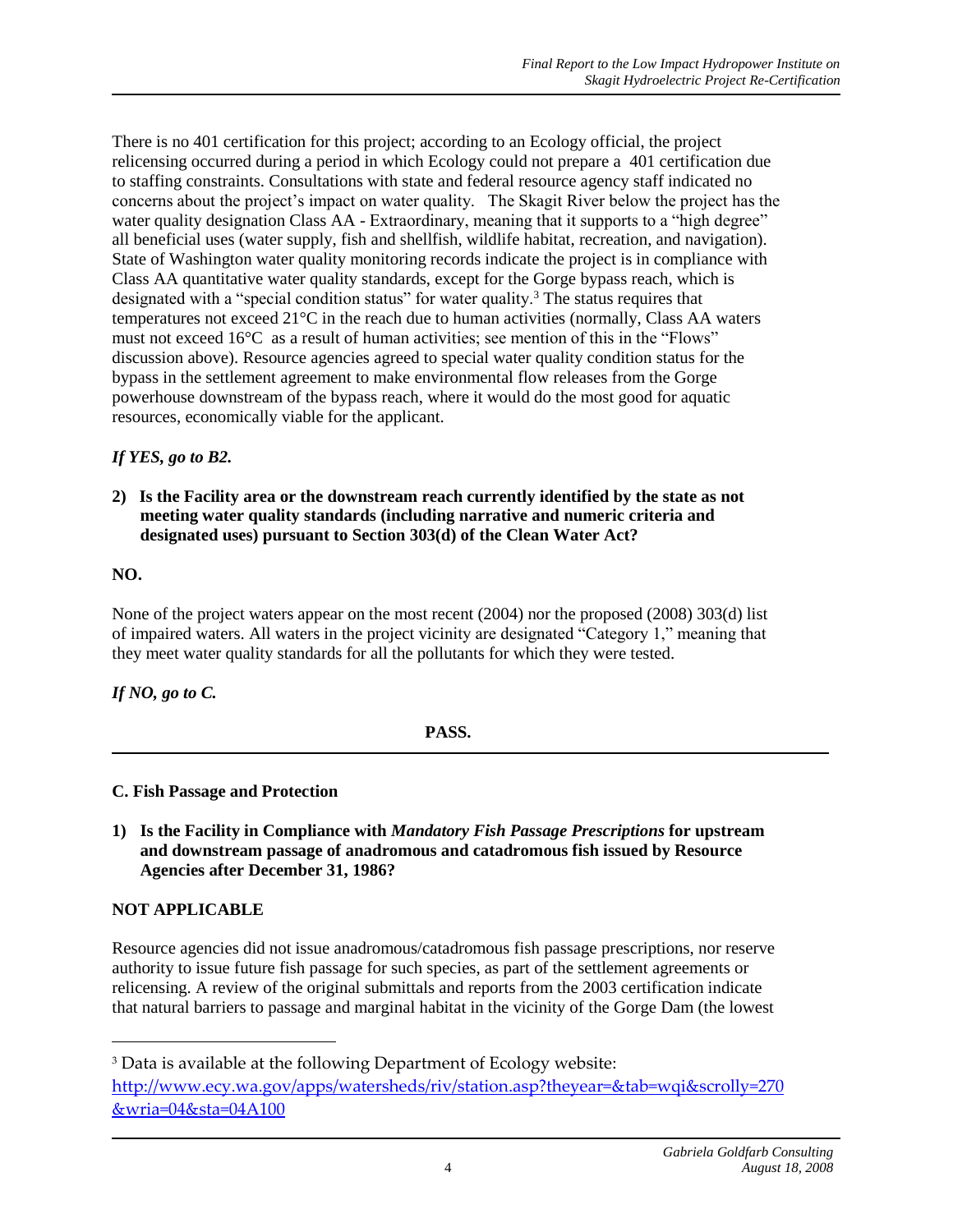of the three dams) led resource agency officials negotiating the settlement agreements to focus on flow improvements as the way to significantly improve Skagit River anadromous fisheries. None of the officials contacted in the course of the re-certification review indicated that fish passage requirements are desired by resource agencies at this time.

## *If NOT APPLICABLE, go to C2.*

**2) Are there historic records of anadromous and/or catadromous fish movement through the Facility area, but anadromous and/or catadromous fish do not presently move through the Facility area (e.g., because passage is blocked at a downstream dam or the fish run is extinct)?**

### **NO**

In 2003 the application reviewer originally concluded that under a plain reading of one element of the fish passage criteria, the Gorge Dam component of the three-dam project did not meet this criterion, resulting in an original recommendation to fail the project, despite the application reviewer's stated conclusion that "the Skagit Project…is operating with minimal impacts to fisheries and the environment." The LIHI staff report disagreed and made the case for certification as being in line with the overall goal of rewarding responsibly managed hydropower projects.

The focal point for this disagreement over the facility's compliance with LIHI's criteria was the question of whether there were historic records of anadromous and/or catadromous fish movement through the facility area. Because the application instructions did not provide guidance on how to evaluate the quality of historical records about fish passage, and because, in the case of the facility, the available historical data provided conflicting information about the passage of migratory fish (specifically steelhead), the application reviewer believed that the existence of any historical account of steelhead above the Gorge Dam automatically meant failure of that criteria. The applicant made the case that historical records indicating an absence of steelhead above the present-day Gorge Dam were more credible than contemporaneous accounts of steelhead at that location. LIHI staff agreed with the applicant.

Prior to its vote on the certification of the facility, the LIHI Governing Board voted to amend its application instructions for completing the application question regarding historic records of fish passage to include the following: "Does the weight of the record show that anadromous and/or catadromous fish moved through the facility area on a more than incidental basis?" With the adoption of this guidance, the application reviewer agreed that the weight of evidence in the case of the facility did not show that steelhead moved through the facility area on a more than incidental basis, and that on those grounds the facility met the criteria and should be certified.

In the course of the present re-certification review, no resource agency official raised anadromous/catadromous fish passage as a present or future concern. (Though resource agency officials declined to request a reservation of fishway prescription authority in settlement negotiations, FERC license standard article 15 reserves FERC's authority to require fish passage in the future, should circumstances warrant.)

## *If NO, go to C3.*

- **3) If, since December 31, 1986:** 
	- **a) Resource Agencies have had the opportunity to issue, and considered issuing, a**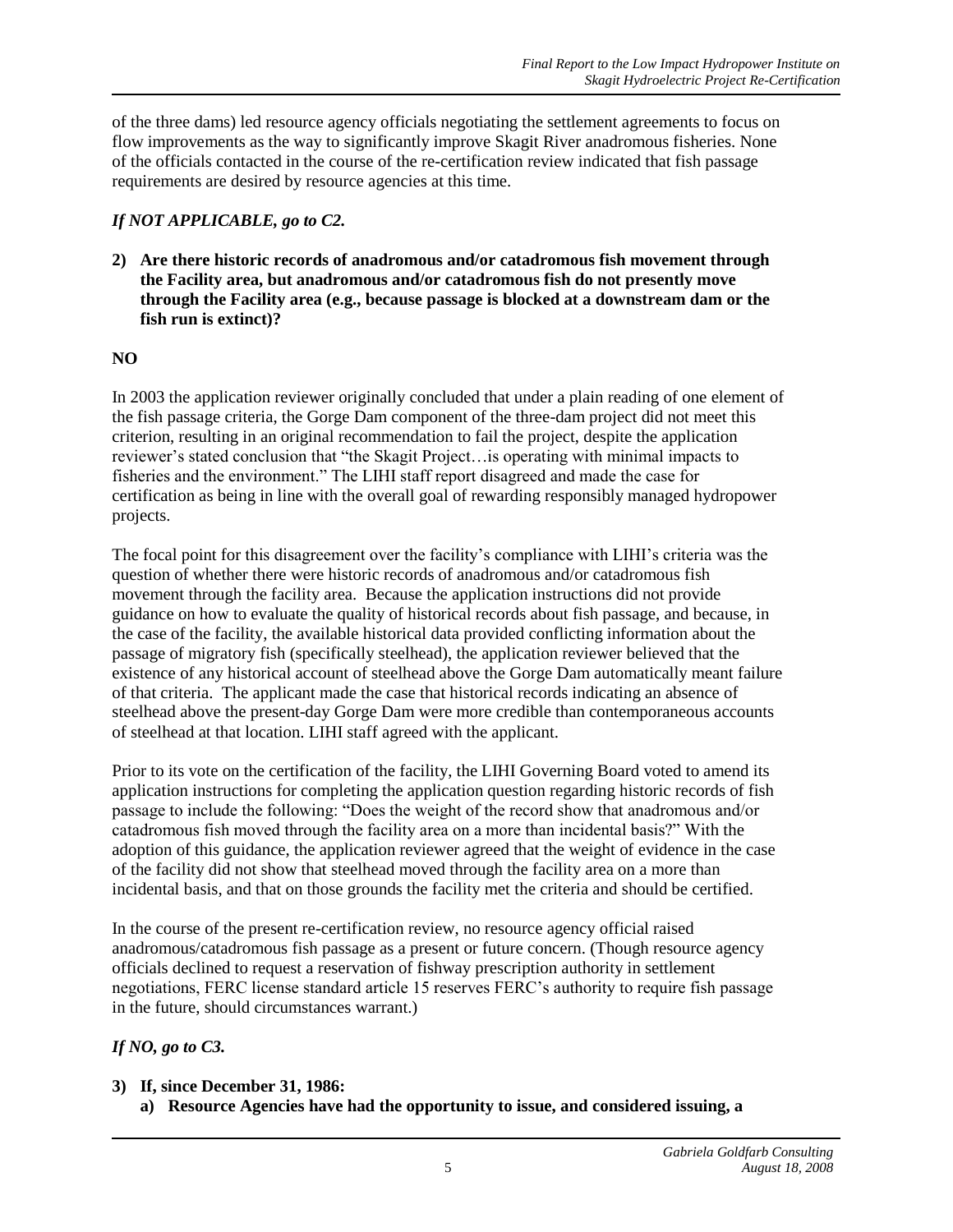**Mandatory Fish Passage Prescription for upstream and/or downstream passage of anadromous or catadromous fish (including delayed installation as described in C2a above), and**

- **b) The Resource Agencies declined to issue a Mandatory Fish Passage Prescription,**
- **c) Was a reason for the Resource Agencies' declining to issue a Mandatory Fish Passage Prescription one of the following: (1) the technological infeasibility of passage, (2) the absence of habitat upstream of the Facility due at least in part to inundation by the Facility impoundment, or (3) the anadromous or catadromous fish are no longer present in the Facility area and/or downstream reach due in whole or part to the presence of the Facility?**

### **NO**

Documents from the original certification process indicate that natural passage barriers and poor quality habitat in the vicinity of the Gorge Dam led resource agencies to focus on management of flows as the relevant tool for addressing anadromous fish concerns at the project. No agency staff raised passage for anadromous or catadromous species as a present-day concern.

### *If NO, go to C5.*

**5) Is the Facility in Compliance with Mandatory Fish Passage Prescriptions for upstream and/or downstream passage of** *Riverine* **fish?**

### **NOT APPLICABLE**

Resource agencies did not issue prescriptions for passage of riverine fish. See, however, section E. Threatened and Endangered Species Protection, below, regarding possible future interest in passage for bull trout.

### *If NOT APPLICABLE, go to C6.*

**6) Is the Facility in Compliance with Resource Agency Recommendations for Riverine, anadromous and catadromous fish entrainment protection, such as tailrace barriers?**

### **NOT APPLICABLE**

There are no resource agency recommendation for fish entrainment protection, nor did agency staff contacted in the course of this review raise concerns about this issue.

### *If NOT APPLICABLE, go to D*

**PASS.**

#### **D. Watershed Protection**

**1) Is there a buffer zone dedicated for conservation purposes (to protect fish and wildlife habitat, water quality, aesthetics and/or low-impact recreation) extending 200 feet from the high water mark in an average water year around 50 - 100% of the impoundment, and for all of the undeveloped shoreline**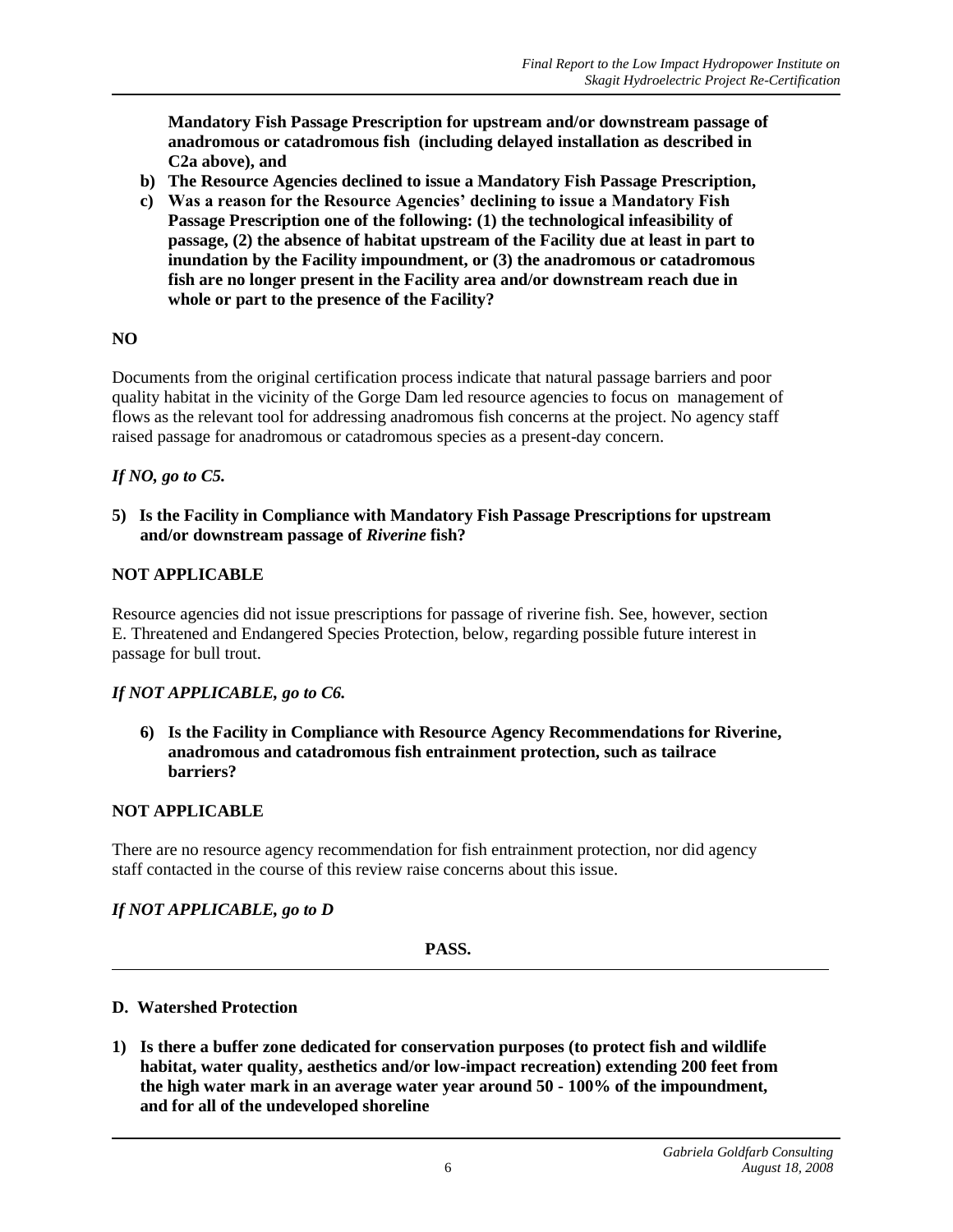## **NO**

The dams and reservoirs associated with the project are located within the Ross Lake National Recreation Area adjacent to North Cascades National Park. A portion of the transmission corridor is in the Mt. Baker-Snoqualmie National Forest, and where the transmission corridor is near the Skagit River or Sauk River, the river enjoys protection through its federal wild and scenic river status.

## *If NO = go to D2*

**2) Has the facility owner/operator established an approved watershed enhancement fund that: 1) could achieve within the project's watershed the ecological and recreational equivalent of land protection in D.1.,and 2) has the agreement of appropriate stakeholders and state and federal resource agencies?** 

### **YES**

According to the applicant the number of acres contained in a 200-foot zone extending around the project's three impoundments totals 2,053 acres. The Skagit project settlement agreement and FERC license required the applicant to dedicate "up to \$17 million for land acquisition and habitat manipulation and enhancement." At the time of the project's initial certification in 2003, the applicant had made conservation acquisitions of land in the Skagit River basin totaling 4,278 acres (and an additional 3,991 acres in the South Fork Nooksack River basin, northwest of the Skagit basin). Between 2003 and 2007, the applicant acquired an additional 1,725 acres of land for conservation in the Skagit basin (and 41 acres in the Nooksack River basin). The applicant acquired the lands using its own funds, its own funds in conjunction with matching funds from other public sources, and via the Trustland Transfer Program managed by the State of Washington's Department of Natural Resources (DNR), which allows the DNR to transfer state land that it manages to willing recipients, free of charge, so long as the receiving entity agrees to protect the natural resource values inherent in the tracts. According to Mr. Fayette F. Krause, Special Projects Manager, The Nature Conservancy, the applicant is pursuing acquisition of another 1,300 acres through the Trustland Transfer Program. Mr. Krause was one of a number of people consulted during this review who commented that the applicant has gone above and beyond the land acquisition and watershed protection provisions spelled out in the 1991 Wildlife Settlement Agreement and Erosion Control Settlement Agreement.

## *If YES = Pass, go to E and receive 3 extra years of certification*

### **PASS.**

## **E. Threatened and Endangered Species Protection**

**1) Are threatened or endangered species listed under state or federal Endangered Species Acts present in the Facility area and/or downstream reach?**

**YES**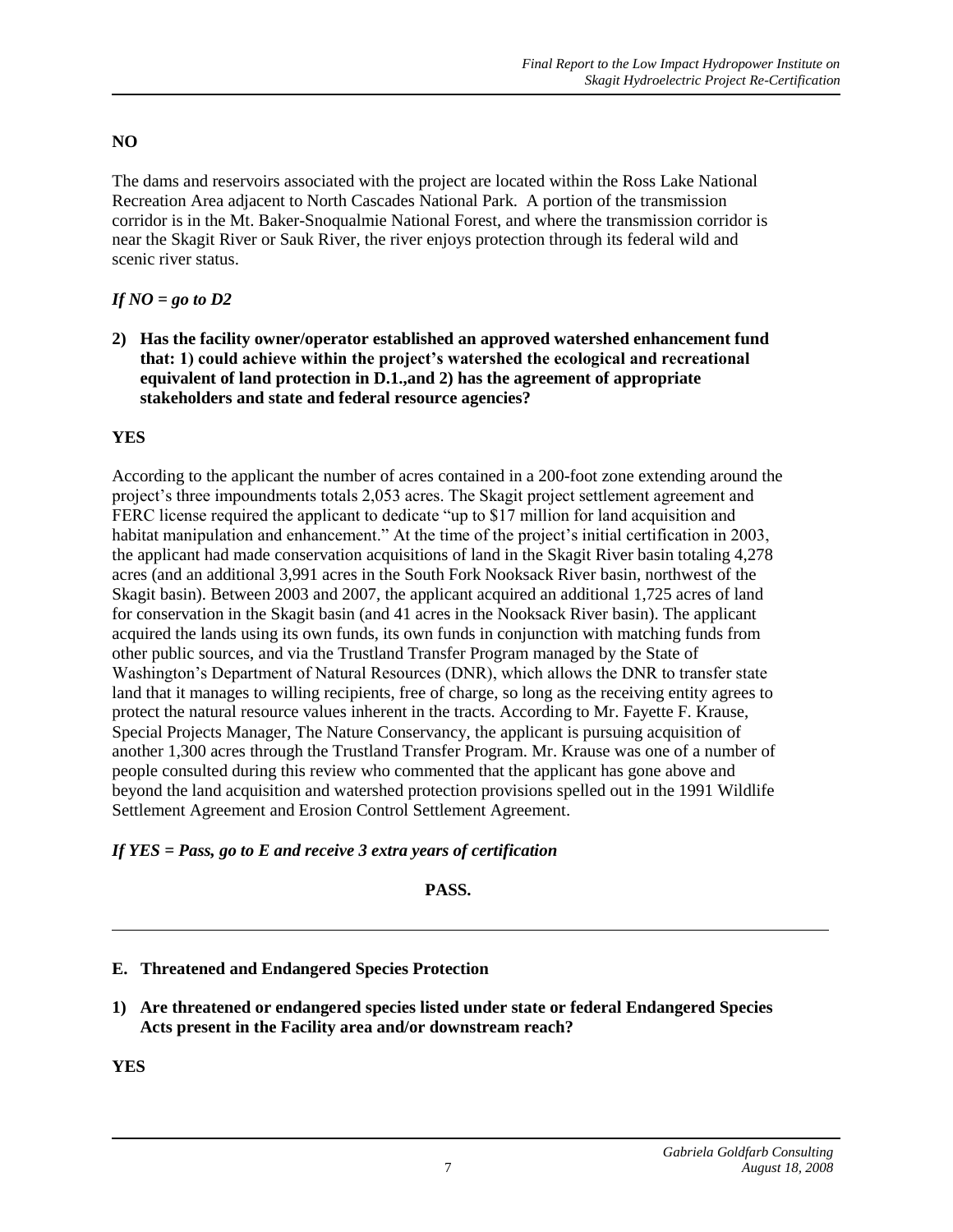Four terrestrial species listed as threatened under the federal Endangered Species Act (ESA) and as endangered under the equivalent state law (except as noted) occur in the project area: grizzly bear, northern spotted owl, marbled murrelet (state threatened), and the grey wolf. Bald eagle and peregrine falcon, formerly listed as threatened, now carry the designation of federal species of concern and state sensitive species. In 1999 two aquatic species were listed in the project area under the federal ESA: chinook salmon (threatened – Puget Sound Evolutionarily Significant Unit), bull trout (threatened – Puget Sound Recovery Unit). In May 2007 Puget Sound steelhead was federally listed as threatened. Chinook salmon and steelhead are present downstream of the project and bull trout are located in each of the project reservoirs and upstream and downstream of the project facilities.

## *If YES, go to E2.*

**2) If a recovery plan has been adopted for the threatened or endangered species pursuant to Section 4(f) of the Endangered Species Act or similar state provision, is the Facility in Compliance with all recommendations in the plan relevant to the Facility?** 

### **NOT APPLICABLE**

None of the recovery plans for listed terrestrial species include recommendations specific to the project, nor does the recovery plan for Puget Sound chinook salmon, adopted in 2006. However, NMFS official described the fishery-related measures under the various Skagit project settlement agreements as being highly compatible with, and supportive of, chinook salmon recovery plan implementation.

There is no adopted recovery plan for bull trout, but FWS issued a draft plan in 2004. The draft plan's implementation schedule proposes that the applicant have a lead (but not a sole role) for implementing and coordinating three actions:

- Provide adequate fish passage around diversions and dams.
- Reduce reservoir operation impacts.
- Provide sufficient instream flow downstream from dams and diversions.

The implementation schedule further identifies the applicant as a "participant" in determining the level of interaction between bull trout and Dolly Varden populations, and in conducting migrational studies. The plan notes that with respect to this latter action, the applicant is already sponsoring a joint study in the Upper Skagit core area with the Canadian government.

According to agency staff consulted in this review, Seattle City Light staff have been and continue to be active and supportive participants in the recovery planning and implementation process for all the listed aquatic species (e.g., Chinook Recovery Implementation Technical Team, Steelhead Technical Recovery Team).

## *If NOT APPLICABLE, go to* **E3.**

**3) If the Facility has received authority to incidentally** *Take* **a listed species through: (i) Having a relevant agency complete consultation pursuant to ESA Section 7 resulting in a biological opinion, a habitat recovery plan, and/or (if needed) an incidental Take statement; (ii) Obtaining an incidental Take permit pursuant to ESA Section 10; or (iii) For species listed by a state and not by the federal government, obtaining authority pursuant to similar state procedures; is the Facility in Compliance with conditions pursuant to that authority?**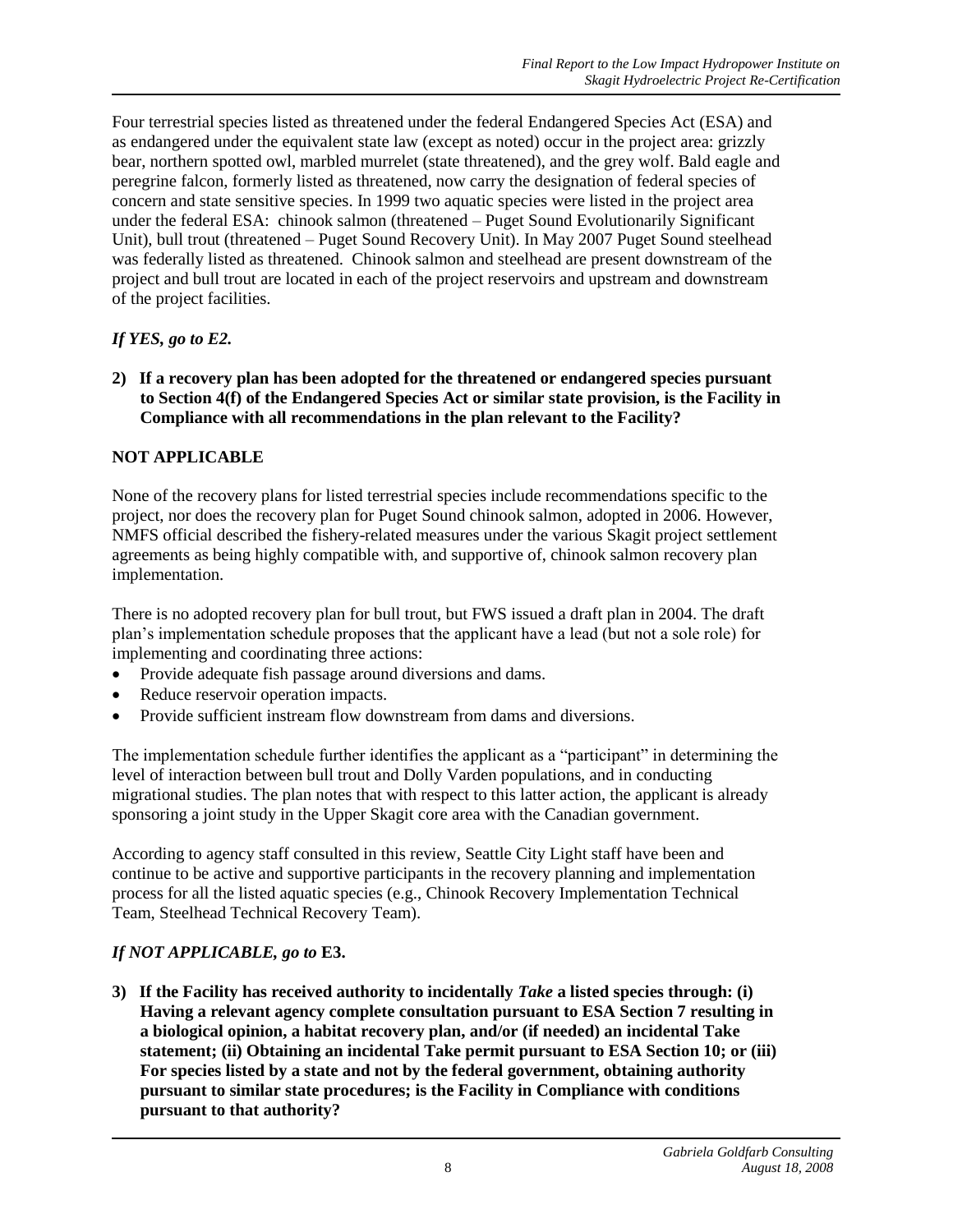## **NOT APPLICABLE**

The project has not received authority to incidentally take listed species; the project underwent FERC relicensing prior to the 1999 listing of chinook salmon and bull trout, and the 2007 listing of steelhead. NMFS does not currently consider the Skagit Project a high priority for Section 7 consultation for chinook salmon due to the adequacy of mitigation measures implemented under the settlement agreements. FWS staff reported that the agency is awaiting the outcome of extensive studies now underway for bull trout to determine whether Section 7 consultations are needed for the project.

## *If NOT APPLICABLE, go to E5.*

**5) If E.2. and E.3. are not applicable, has the Applicant demonstrated that the Facility and Facility operations do not negatively affect listed species?**

### **YES**

In 1994, FWS concurred with FERC's determination that the project was "not likely to adversely affect" listed terrestrial species. The applicant's original LIHI certification application details the research showing that listed aquatic species have remained stable or improved since the implementation of settlement agreement provisions related to flow management (in particular) and habitat protection. All state, federal, and tribal agency staff consulted during this recertification review were unanimous in endorsing the applicant's actions to support the recovery of listed aquatic species, and did not raise any concerns about terrestrial species. As mentioned above, depending on the outcome of ongoing studies, FWS may in the future recommend bull trout passage.

*If YES, go to F.*

**PASS.**

### **F. Cultural Resource Protection**

**1) If FERC-regulated, is the Facility in Compliance with all requirements regarding Cultural Resource protection, mitigation or enhancement included in the FERC license or exemption?**

## **YES**

The applicant appears to have met the letter of all cultural resource protection requirements of the FERC license and settlement agreements concerning cultural, archaeological, and historic resources. Representatives of the Swinomish Indian Tribal Community and the National Park Service (NPS) have indicated their general satisfaction with the applicant's implementation of the agreements. The Sauk-Suiattle Tribe's response to a request for information was not available by the time this report was finalized; their input will be presented during the Governing Board's deliberations, and is expected to be generally positive.

NPS officials did indicate areas of possible improvement. One was improving compliance with Section 106 of the National Historic Preservation Act, which requires a review of all actions which may affect a property listed on the National Register of Historic Places (or a property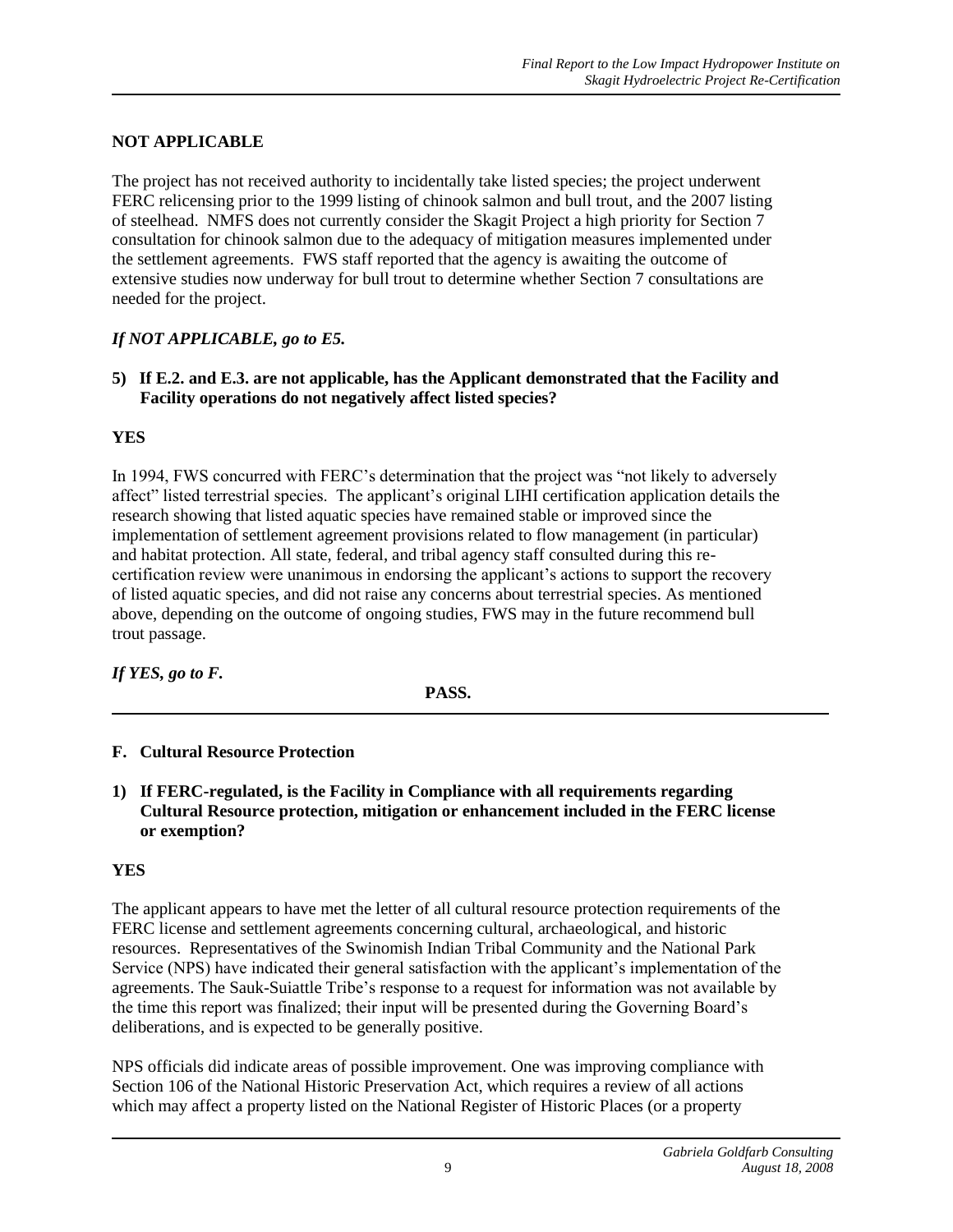eligible for listing). An NPS official cited "some very small ground-disturbing/undertaking activities that take place on SCL lands, and occasionally on NPS-administered land where the NPS-SCL land boundary is either uncertain, or where… locally-established procedures beginning decades ago have become established practice; SCL staff in the Seattle office are rarely made aware of these kinds of small activities, but the overall scale of these activities is small." Another NPS staffer expressed two concerns. One is that the applicant's retiring cultural resources staff person be replaced with "someone with cultural resource credentials and not have this become a collateral duty for an environmental planner." The other was that there are "some significant buildings which have not undergone preservation treatment and are deteriorating due to a lack of a management decision (the Gorge Inn comes to mind)." However, both NPS official expressed in writing their overall satisfaction with the applicant's performance.

A final outstanding issue, which could not be fully vetted, is a that a representative of the Upper Skagit Tribes said he believed the applicant "could do more" with respect to cultural resource protection. The official has not responded to repeated efforts to contact him and obtain further information (he did not reply to repeated emails, and when reached on his cell phone, said he did not have time to speak beyond the brief comment noted above, and has not responded to subsequent voicemail messages). Given the vagueness of the comment and its inconsistency with the statements of the other signatories to the relevant settlement agreements, it would not seem to rise to the level of a significant concern with the applicant's adherence to its cultural resource protection obligations.

## *If YES, go to G.*

**PASS.**

### **G. Recreation**

**1) If FERC-regulated, is the Facility in Compliance with the recreational access, accommodation (including recreational flow releases) and facilities conditions in its FERC license or exemption?**

## **YES**

Under the recreation settlement agreement, the applicant is obligated to provide, or fund the Forest Service, NPS, or the North Cascades Conservation Council to provide, a range of visitor serving facilities, infrastructure, and services in an area far beyond the project boundary, totaling approximately \$17 million over the term of the project's FERC license. These include public access, facility tours, boating, picnicking, camping, hiking, and environmental education. The Visual Quality Mitigation Plan further requires the applicant to maintain Ross Lake water levels, revegetate areas, improve and increase public access and viewpoints, at a total cost of approximately \$7.5 million over the term of the license. Forest Service, NPS, and North Cascades Conservation Council staff consulted for this re-certification review confirmed that the applicant has met all of its recreation-related requirements, and has in a number of instances gone above and beyond the letter of those obligations.

*If YES, go to G3.*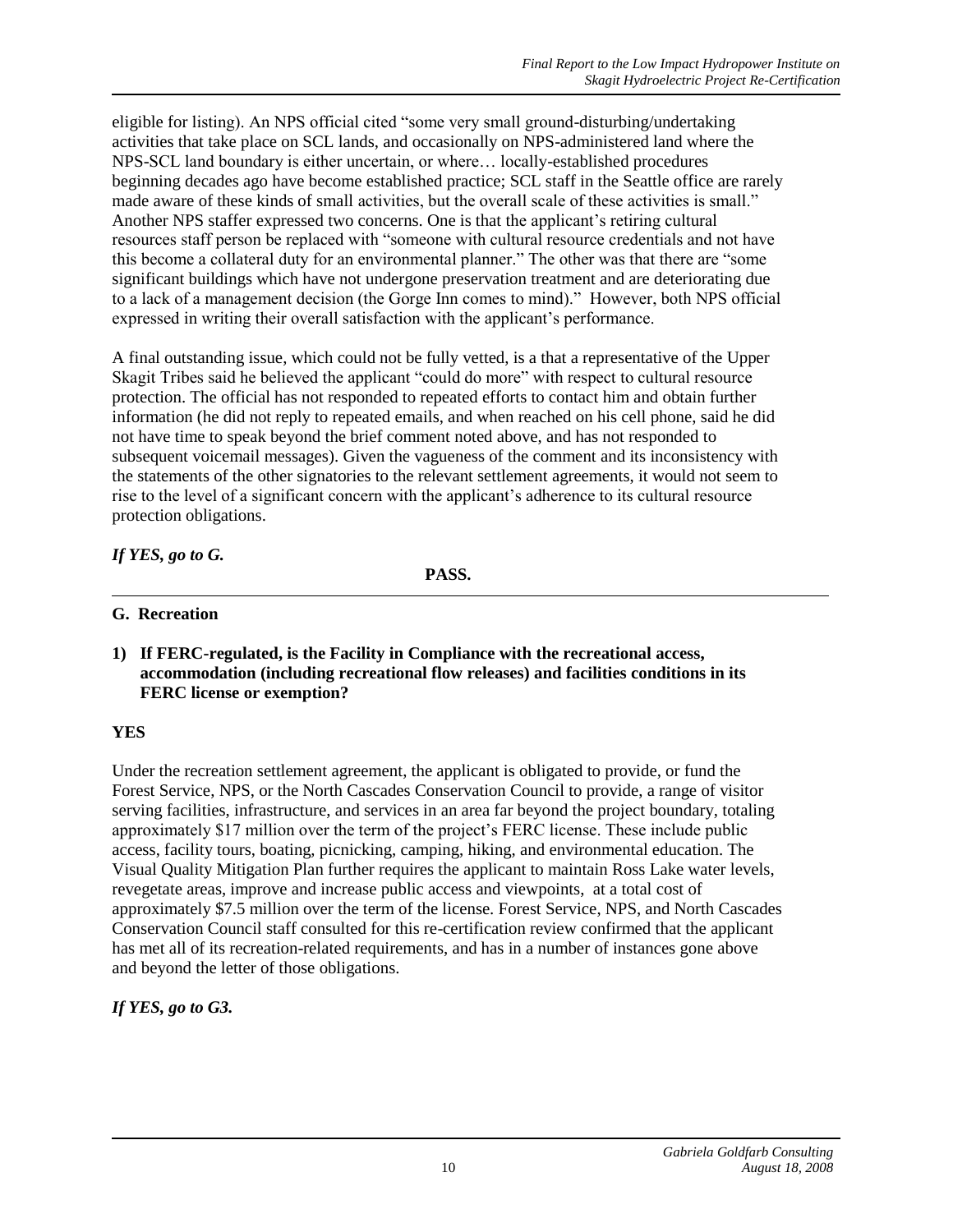#### **2) Does the Facility allow access to the reservoir and downstream reaches without fees or charges?**

## **YES**

The project facilities are located entirely within the Ross Lake National Recreation Area, which is managed by the NPS. Access to the reservoirs is free to the public.

*If YES, go to* H.

### **PASS.**

### **H. Facilities Recommended for Removal**

**1) Is there a Resource Agency Recommendation for removal of the dam associated with the Facility?**

**NO**

*If NO, facility is low impact.*

**PASS.**

## **FACILITY IS LOW IMPACT**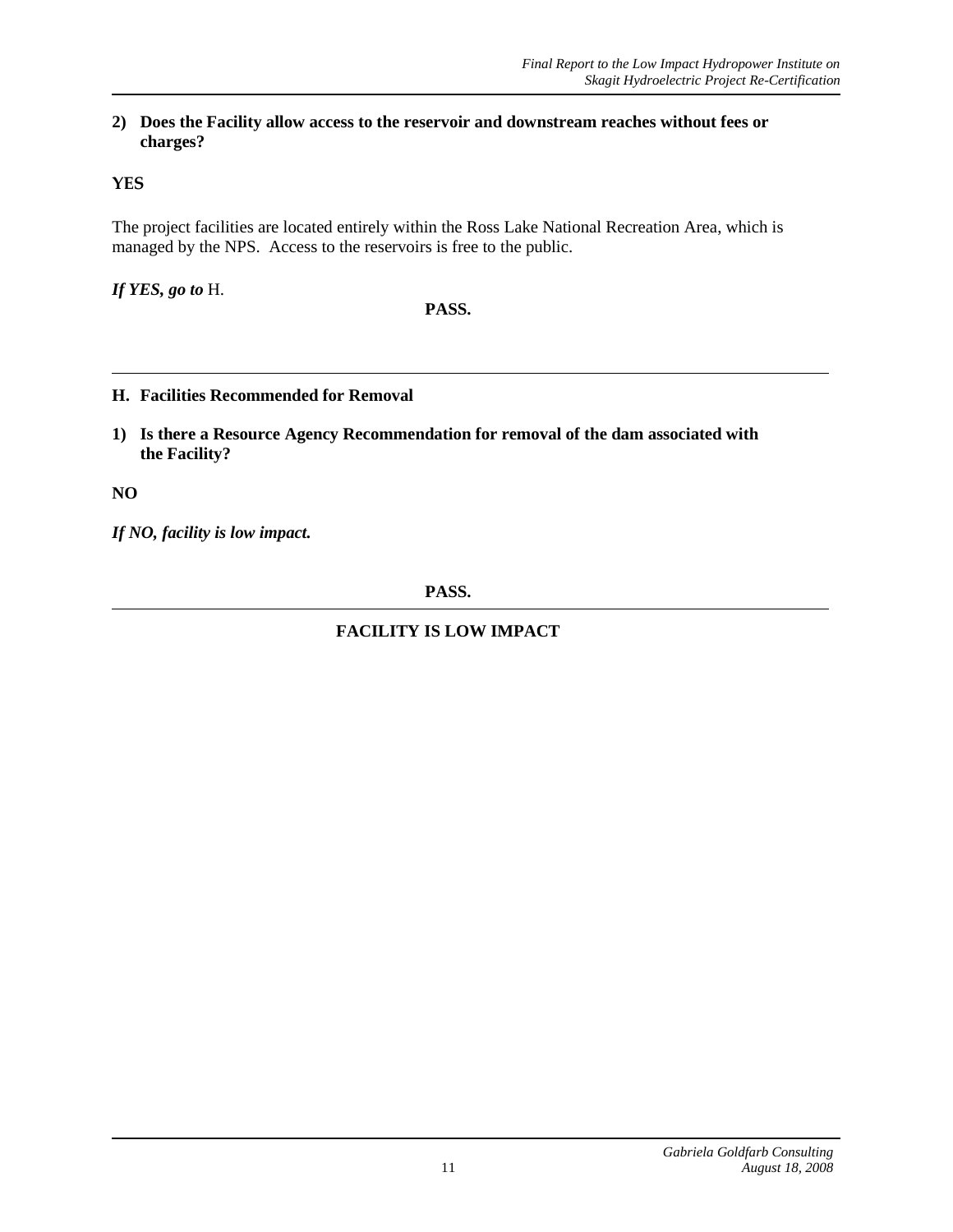### **RECORD OF CONTACTS**

| Date of Email:               | July 10, 2008                                         |
|------------------------------|-------------------------------------------------------|
| <b>Application Reviewer:</b> | Gabriela Goldfarb, Consultant                         |
| Person Contacted:            | Don Gay, Wildlife Biologist Mt. Baker Ranger District |
| Telephone/email:             | dgay@fs.fed.us                                        |
| Areas of Expertise:          | Watershed protection, T&E species                     |

Mr. Gay's email read, in relevant part: "I can confirm that SCL is meeting its wildlife obligations to the USFS by funding research on bald eagles every five years. I can also confirm that SCL is meeting its obligations to provide a wildlife research fund. If you'd like to discuss this more, please feel free to contact me at the phone number below."

| Date of Email:               | July 10, 2008                                       |
|------------------------------|-----------------------------------------------------|
| <b>Application Reviewer:</b> | Gabriela Goldfarb, Consultant                       |
| Person Contacted:            | Fayette F. Krause, Special Projects Mgr, The Nature |
|                              | Conservancy                                         |
| Telephone/email:             | fkrause@TNC.ORG                                     |
| Areas of Expertise:          | Watershed, T&E species                              |

Mr. Krause's email read:

*I continue to serve on the Land Acquisition Group and the Land Management Group formed at the signing of the Negotiated Settlement for the relicensing of SCL's Skagit River Dams. I have been a member of both groups since their inception (representing N3C) and have also been authorized to spend paid work time assisting SCL in projects of mutual interest. I work with a number of Federal, State, and Local agencies in my capacity as Special Projects Mgr at the Conservancy, and I can say without reservation that no agency/entity that I work with exceeds Seattle City Light in its commitment to environmental excellence.*

*I'll note three recent examples of this commitment:*

*1. SCL sought and secured U. S. Fish and Wildlife Service Section 6 funding to purchase 1080 acres of land in the Boulder Creek drainage (tributary to the Cascade River, Skagit County, Washington). The funding, which benefits Threatened/Endangered species thru land acquisition, is demonstrably beneficial to a highly threatened run of Spring Chinook salmon and bull trout. It also has potential to serve as dispersal area for spotted owls and nesting habitat for marbled murrelets.*

*2. Removal of a bridge and abutments on the South Fork Nooksack River is another case in point. SCL again sought and received partial outside funding to remove an impediment to natural river flow on this branch of the Nooksack River. This was the highest priority project for the Land Mgmt Group. The SCL staff person overseeing the project overcame numerous obstacles to implementation to achieve the removal objective. It's but another example of the utility's diligence once they have made a commitment to a project.*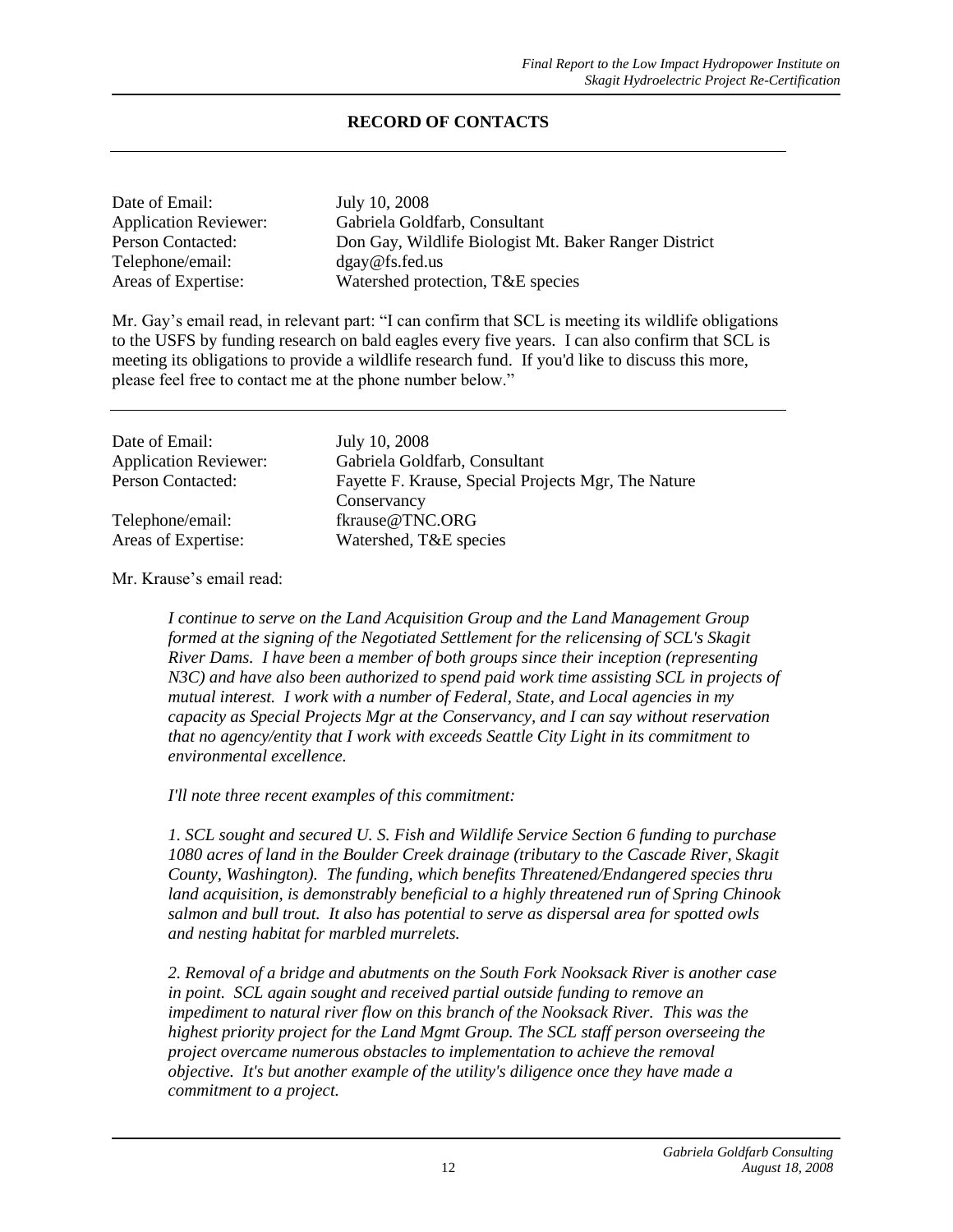*3. SCL has championed land protection thru the Trustland Transfer Program managed by WA's Department of Natural Resources (DNR). This program allows the DNR to transfer state land that it manages to willing recipients, free of charge, so long as the receiving entity agrees to protect the natural resource values inherent in the tract(s). This June, the DNR nominated approx. 1300 acres, which SCL had requested, for legislative consideration during Washington's 2009-11 session of the State Legislature. This demonstrates SCL's pro-active attempts to partner with other agencies in the utilitiy's commitment to fish and wildlife protection. The Conservancy, through its legislative liaison in Olympia, is committed to making the SCL requested tracts a high priority for transfer.*

*In sum, the utility continues to exceed the commitments it made to environmental excellence with the Negotiated Settlement. Whether it be projects designed to benefit fish or wildlife, the utility has delivered far beyond requirements. I unhesitatingly recommend the recertification of Seattle City Light by LIHI.*

| Date of Conversation:        | July 11, 2008                                               |
|------------------------------|-------------------------------------------------------------|
| <b>Application Reviewer:</b> | Gabriela Goldfarb, Consultant                               |
| Person Contacted:            | Stan Walsh, Skagit River System Cooperative (Skagit Tribes) |
| Telephone/email:             | 360-466-1512                                                |
| Areas of Expertise:          | Watershed, fish flows, T&E species                          |

Mr. Walsh reported that there have been no adverse developments to report over the past five years, that the applicant continues to "voluntarily go the extra mile" and be "terrific to work with." He described a recent issue that arose with respect to chum salmon. The Washington Dept. of Fish and Wildlife raised concerns that the window for flows to benefit chum spawning were too narrow. The fish coordinating committee established under the settlement agreement/FERC license studied the issue, and had the applicant's staff charged with flow matters assess the costs and impacts to other species of changing flows to benefit salmon. The applicant voluntarily expanded the window of flows to benefit chum. Mr. Walsh cited that as an example of the applicant going beyond license requirements and being willing to make changes on a seasonal basis. He noted that typically flow models are designed to protect 95%-98%, but that the flow committee's goal is 100%, and "if it is within their power, Seattle City Light will do it."

Date of Email: July 11, 2008

Application Reviewer: Gabriela Goldfarb, Consultant Person Contacted: Steve Fransen, National Marine Fisheries Service Telephone/email: Steven.M.Fransen@noaa.gov Areas of Expertise: Fish, flows, watershed, T&E species

Mr. Fransen's email read:

*I continue to serve as NMFS' delegate to committees charged with implementing Seattle's Skagit Hydroelectric Project settlement agreement and FERC license. Seattle continues*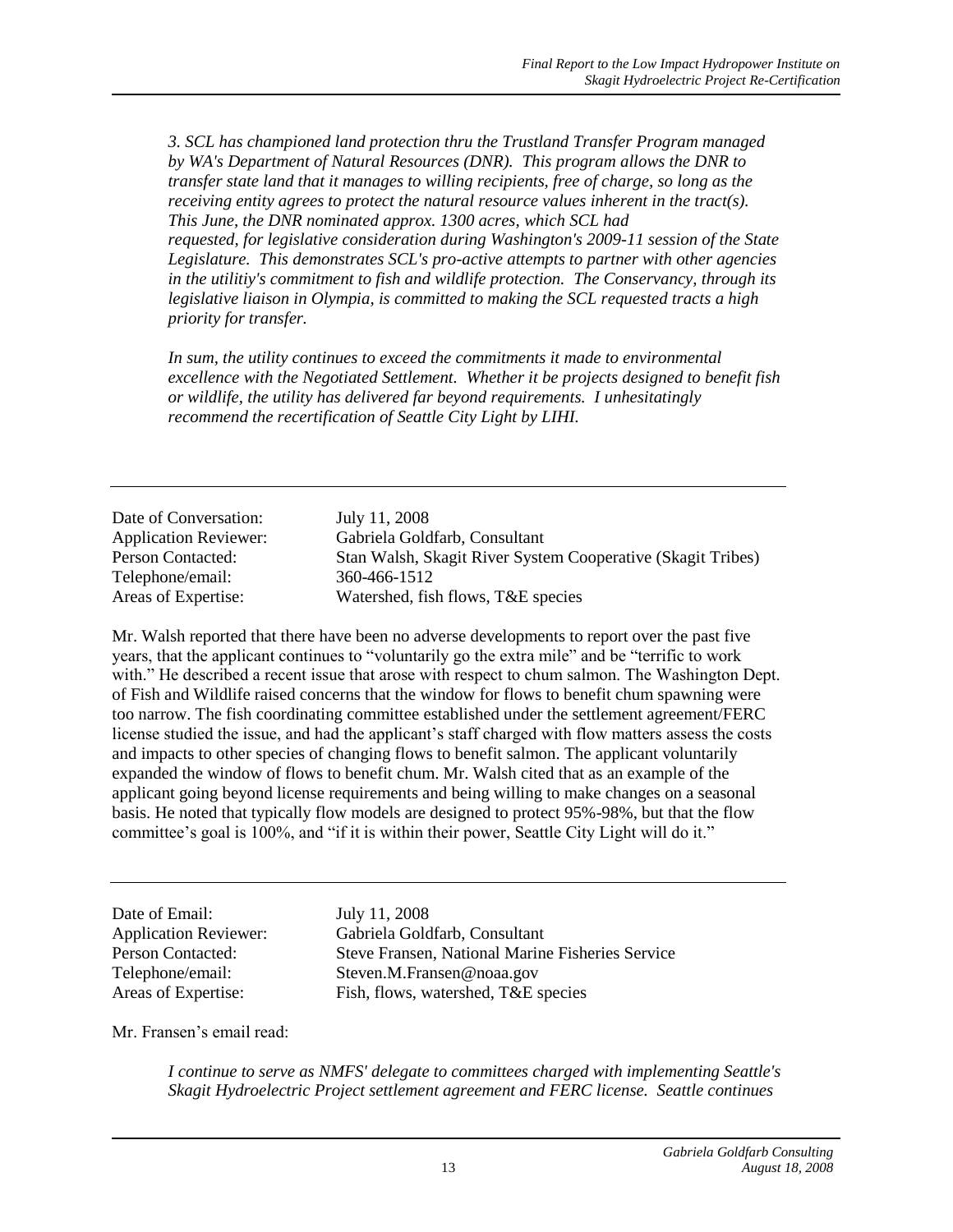*to meet all of the fishery related terms and conditions of the license. We meet several times each year to set target stream flows for spawning for each fish species. Those flow levels then control subsequent flows and flow fluctuations to provide a high degree of protection to incubating eggs and alevins (pre-emergent fry) and post-emergent juvenile fish. We review what happened at subsequent meetings, sometimes making adjustments in season in response to changing conditions. Seattle fills the lead role in monitoring the water supply entering the project reservoirs and then coordinates with us (agency and tribal representatives) to plan future actions or make in season modifications, as necessary. The flow planning and management process continues to satisfy our fishery resource protection needs as best as we can determine.*

*You asked this morning on the phone about steelhead trout and their listing last year under the Endangered Species Act and any consequences related to the Skagit project. Steelhead are included among the species intended to be protected by Skagit project operations. As far as we have ever determined, the planned spawning and incubation and early juvenile rearing flow regime does achieve the intended protection result. The steelhead population in the Skagit is not doing especially well in recent years. However, that condition applies to all steelhead populations throughout the Puget Sound tributary rivers. As near as we can tell, the factor that most limits Puget Sound steelhead in recent years is something in the early marine waters rearing phase, and not in the freshwater rearing tributaries. I'm not suggesting that freshwater habitat is perfect for steelhead, but want to be clear that it doesn't seem to be the proximate cause of the depressed populations we've observed over the last decade and a half. Should we discover any negative relationship between the operations of the Skagit hydro project and the ESA listed steelhead population, we will try to work with Seattle to develop a solution.*

*If you have any other questions related to the Skagit hydro project or the salmon or steelhead populations there, please don't hesitate to call me.*

Date of Email: July 14, 2008 Areas of Expertise: Recreation

Application Reviewer: Gabriela Goldfarb, Consultant Person Contacted: Greta Movassaghi, National Park Service Telephone/email: gmovassaghi@fs.fed.us

Ms. Movassaghi wrote, in relevant part:

In the matters of which I am aware, Recreation in the Skagit Wild & Scenic River under *the Recreation Settlement Agreement and the Forest Service portion of the Sediment Reduction project under the Fisheries Settlement Agreement, SCL has met it's responsibilities for mitigation and enhancement measures. If you have specific questions about these projects you can contact me at the Darrington number below.* 

Date of Conversation: July 14, 2008

Application Reviewer: Gabriela Goldfarb, Consultant Person Contacted: Bob Kuntz, wildlife biologist, National Park Service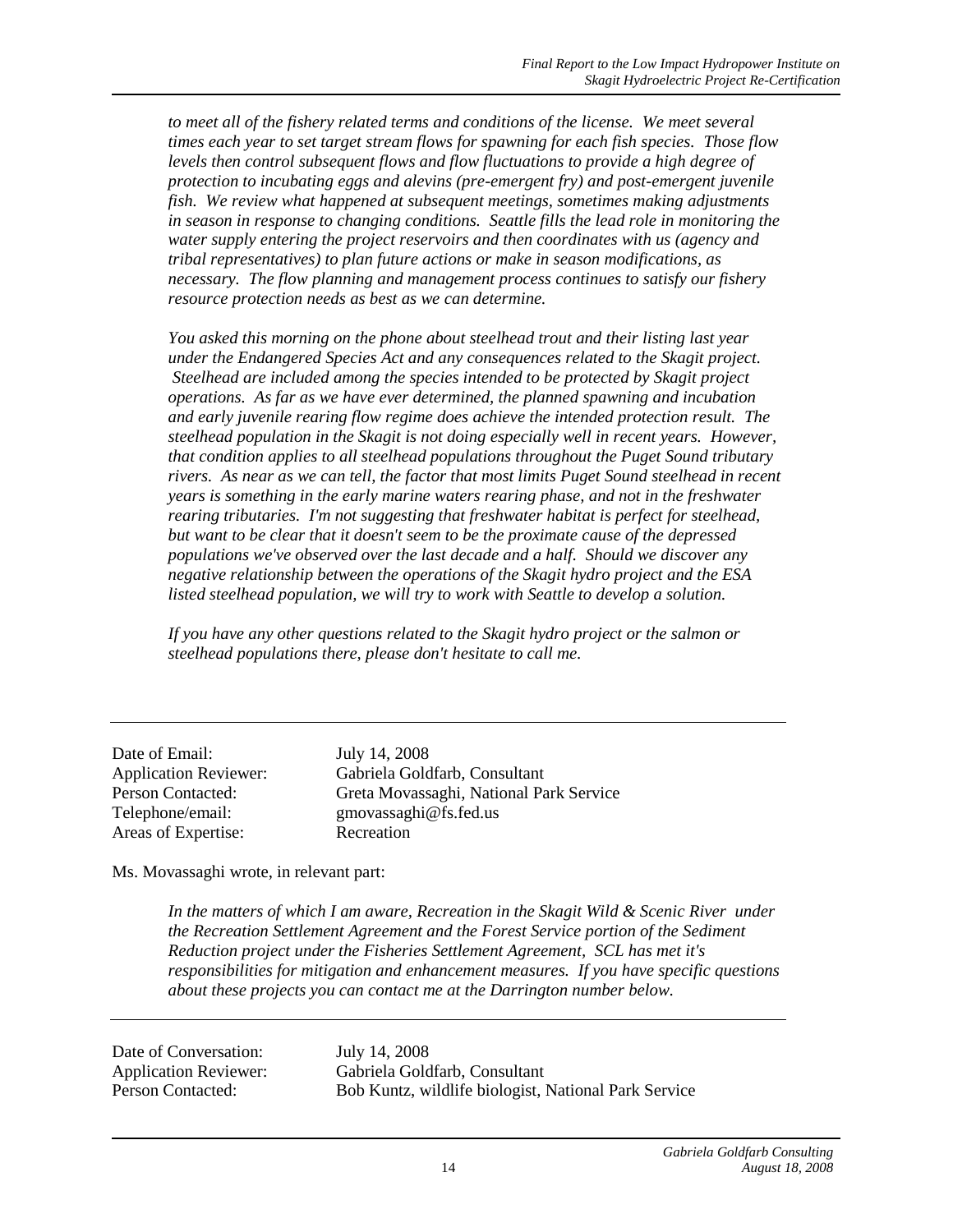| Telephone/email:    | 360-854-7320 |
|---------------------|--------------|
| Areas of Expertise: | T&E species  |

Mr. Kuntz explained that he was the lead wildlife biologist focusing on bird work, in particular eagle monitoring. He confirmed that the applicant is "doing what they agreed to do," for example, underwriting the Newhalem research station which is managed by NPS and used by multiple agencies.

| Date of Conversation:        | July 16, 2008                           |
|------------------------------|-----------------------------------------|
| <b>Application Reviewer:</b> | Gabriela Goldfarb, Consultant           |
| Person Contacted:            | Tim Romanski and Jeff Chan, USFWS       |
| Telephone/email:             | 360-753-5823                            |
| Areas of Expertise:          | Watershed protection, T&E species, flow |

Mr. Chen, who primarily interacts with the applicant on bull trout issues, reported that the applicant has done an "outstanding job" in supporting research, monitoring, and land protection, singled out the applicant's staffer Ed Connor as having been instrumental in land acquisition, and noted that cooperative research with the Canadian government on the upper Skagit River would not have happened without the applicant's efforts, and that the information was very important for bull trout recovery planning purposes. Mr. Romanski participates every 6-8 weeks on the flow/non-flow coordinating committee, less frequently on the wildlife committee, and is very happy with the applicant's performance, particularly regarding funding for land acquisition and protection of bull trout and salmonids.

| Date of Email:<br><b>Application Reviewer:</b> | July 17, 2008<br>Gabriela Goldfarb, Consultant                             |
|------------------------------------------------|----------------------------------------------------------------------------|
| Person Contacted:                              | Mark A. Hunter, Major Projects Section Manager, Habitat                    |
| Telephone/email:                               | Program, Washington Department of Fish and Wildlife<br>HUNTEMAH@DFW.WA.GOV |
| Areas of Expertise:                            | Fish, wildlife, flows                                                      |

Mr. Hunter wrote:

*I have talked with regional staff and several people outside our agency concerning Seattle City Light's re-application for LIHI certification. I received no complaints or evidence of terms and condition violations, stalling tactics, or indifference to details. The account I got from the person most familiar with the project was clearly favorable, stating that Seattle set high standards for collaboration with resource agencies and sometimes went above the call of duty. Thus, I would support Seattle Application for LIHI certification. If you have additional questions, feel free to contact me.*

Date of Conversation: July 18, 2008

Application Reviewer: Gabriela Goldfarb, Consultant Person Contacted: Larry W Campbell, Tribal Historic Preservation Officer, Swinomish Indian Tribal Community, SITC Cultural Resource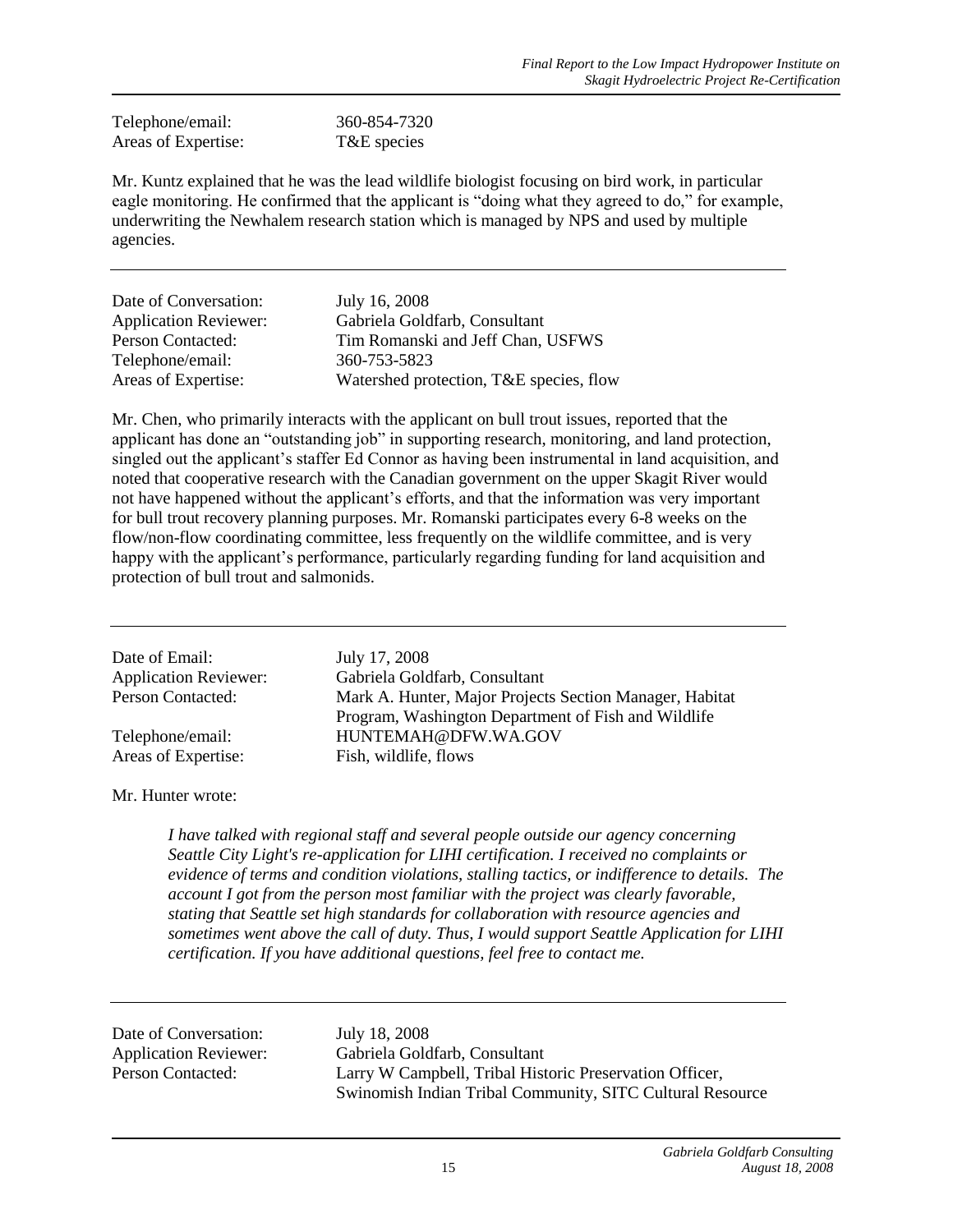|                     | <b>Protection Office</b> |
|---------------------|--------------------------|
| Telephone/email:    | 360-840-4127             |
| Areas of Expertise: | Cultural resources       |

Mr. Campbell reports that the applicant has been doing "a great job," mentioning in particular an excellent working relationship established by Seattle City Light staffer Beth Blattenberg, very good communication with the tribe, and a productive partnership on archaeological projects with the applicant and the National Park Service. (Also see his follow up email dated July 21, text included below.)

| Date of Conversation:        | July 18, 2008                           |
|------------------------------|-----------------------------------------|
| <b>Application Reviewer:</b> | Gabriela Goldfarb, Consultant           |
| Person Contacted:            | Scott Schuyler, Upper Skagit Tribes     |
| Telephone/email:             | 360-854-7009, sschuyler@upperskagit.com |
| Areas of Expertise:          | Cultural resources                      |

Mr. Schuyler mentioned briefly that he believed the applicant "could be doing more" with respect to cultural resource protection, and said that he wanted more background information before commenting (he said he did not receive my emailed background information). I agreed to contact him again after resending him the email.

NOTE: The above conversation resulted when he answered the call on my third try (I had left messages on 7/11 and 7/15). I resent the email on 7/18, then tried to contact him by telephone again, leaving messages 7/30 and 8/11. He has not responded to date.

| Date of Conversation:        | July 18, 2008                            |
|------------------------------|------------------------------------------|
| <b>Application Reviewer:</b> | Gabriela Goldfarb, Consultant            |
| Person Contacted:            | Gretchen Luxenberg                       |
| Telephone/email:             | Gretchen Luxenberg@nps.gov, 206-220-4138 |
| Areas of Expertise:          | Cultural resources                       |

Ms. Luxenberg wrote:

*I can only speak to SCL's performance as it relates to cultural resource preservation of its historic structures and gardens, and documentation efforts. I have been working in close collaboration with Beth Blattenberger over the past several years on numerous issues relating to building and landscape preservation. Beth has just retired. While Beth did not have a cultural resource preservation background, she did an excellent job in keeping SCL staff involved in preservation of the resources and ensuring that planning took place prior to work being completed. She contacted us to discuss preservation and rehabilitation work on the structures and historic gardens before contracts were awarded. She listened to the advice and recommendations we made.The training aspect of SCL's responsibility under the relicensing has not gone as well as we would have thought by this point: we are still mostly conducting very elementary training in why SCL has to conform with certain regulations, but this has been due to changing staff over the years and not having continuity among the people doing the work on the historic resources. They are gearing up to revise the National Register nomination form, and this*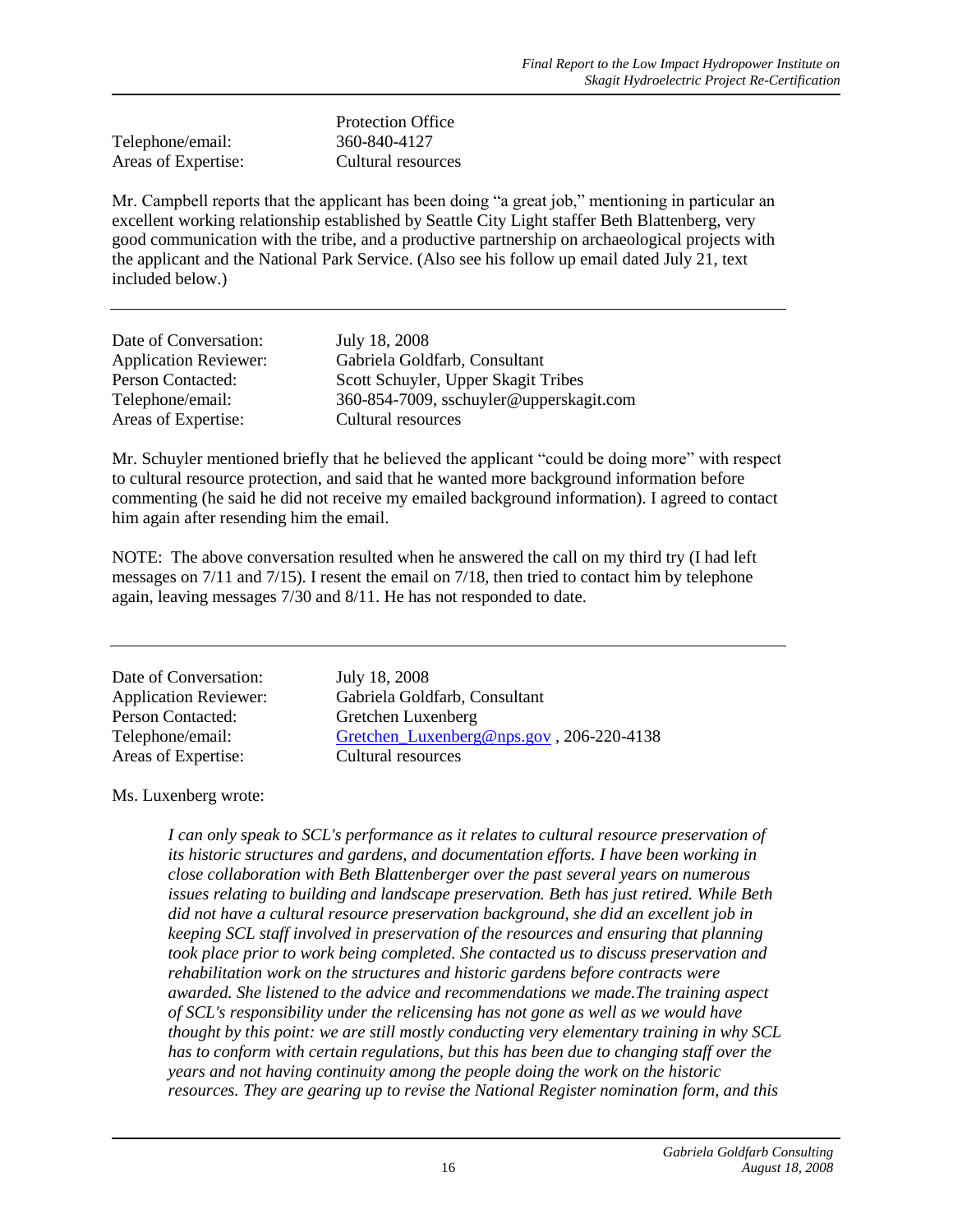*will require extensive cultural resource expertise.*

*My major concerns are that Beth's replacement be someone with cultural resource credentials and not have this become a collateral duty for an environmental planner. Also, there are some significant buildings which have not undergone preservation treatment and are deteriorating due to a lack of a management decision (the Gorge Inn comes to mind). This concerns me.*

*That said, overall I think they are doing a fairly good job of preserving and protecting most of their historic resources, and should be considered to be fulfilling their responsibilities, with the exception of the lack of action on the historic Gorge Inn.*

*Thank you for the opportunity to comment. Please call me if you have questions. I apologize for the delay in my response.*

| Date of Email:               | July 21, 2008                                           |
|------------------------------|---------------------------------------------------------|
| <b>Application Reviewer:</b> | Gabriela Goldfarb, Consultant                           |
| <b>Person Contacted:</b>     | Larry W Campbell, Tribal Historic Preservation Officer, |
|                              | Swinomish Indian Tribal Community Cultural Resource     |
|                              | <b>Protection Office</b>                                |
| Telephone/email:             | lcampbell@swinomish.nsn.us, 360/466-7352                |
| Areas of Expertise:          | Cultural and archaeological resources                   |

Mr. Campbell wrote:

*Also verifying our discussion on Friday, July 18, 2008. In regards to Cultural and Archaeological resources on the Skagit Project and Seattle City Light Dams, our department has a good relationship and feel that the conditions of the license are being honored. We work well with city light staff, Beth Battenberg, recently retired. Also the National Park Service Archaeologist, Robert Mierendorf. This office only addresses issues of cultural and archaeological resources, so there may be other departments that address the environmental issues. Thank you for communications. Please contact me if you have any further questions. LWC*

| Date of Email:               | July 22, 2008                                             |
|------------------------------|-----------------------------------------------------------|
| <b>Application Reviewer:</b> | Gabriela Goldfarb, Consultant                             |
| Person Contacted:            | Bob Mierendorf, National Park Service, Cultural Resources |
| Telephone/email:             | Bob_Mierendorf@nps.gov                                    |
| Areas of Expertise:          | Cultural resource protection                              |

### Mr. Mierendorf wrote:

*Over the last 5 years Beth Blattenberger has been my SCL contact person and planner regarding implementation of the archeology part of the settlement agreements. Through Beth, SCL has done a very good job of meeting its FERC related obligations within Ross Lake and most of the FERC No. 553 project area. SCL staff have been great partners in positively working to meet the agreements, in working with NPS staff, and in consulting with the Skagit River tribal governments. One possible area of improvement is compliance with Sec. 106 assessments on some very small ground-disturbing/undertaking*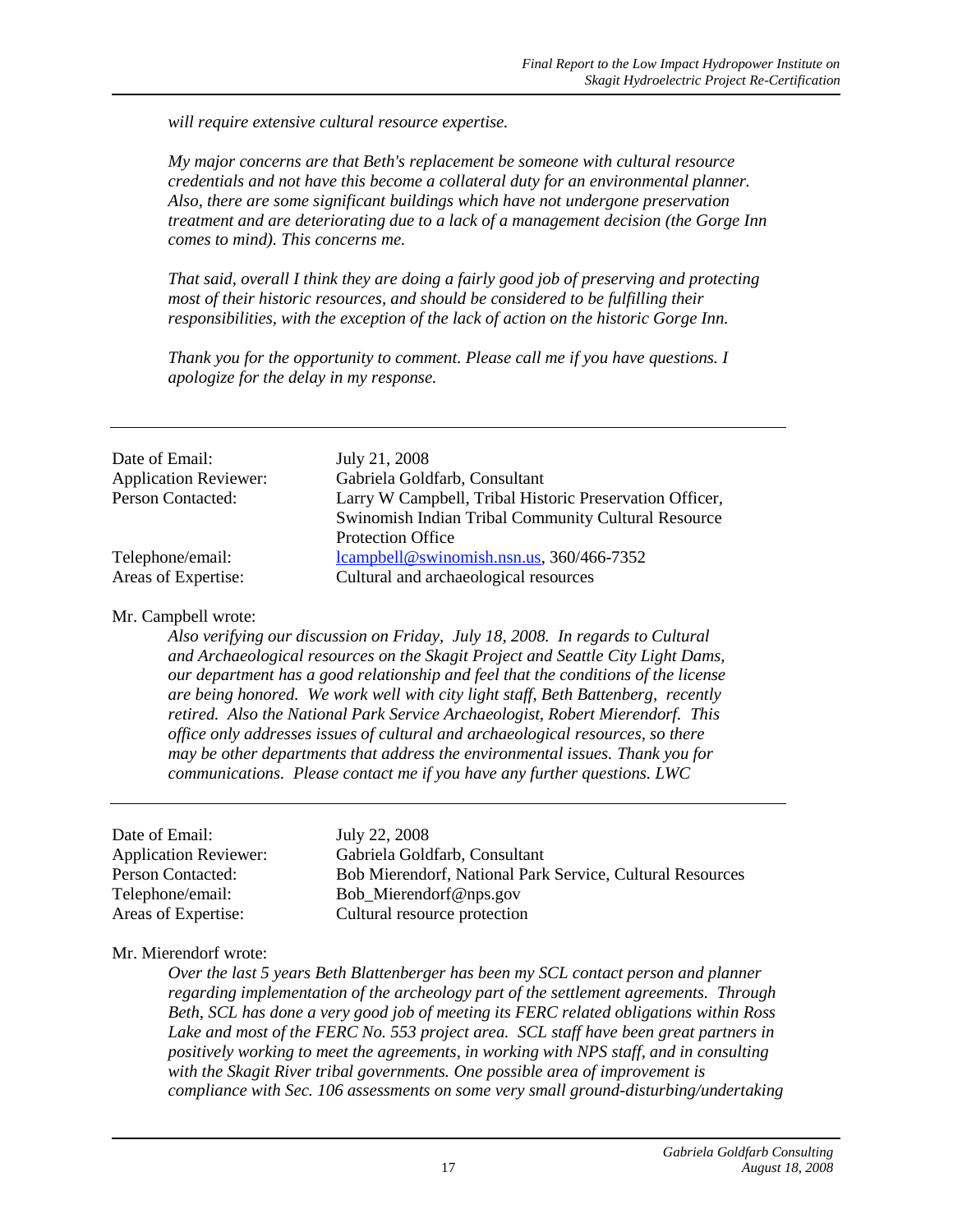*activities that take place on SCL lands, and occasionally on NPS-administered land where the NPS-SCL land boundary is either uncertain, or where a locally-established procedures beginning decades ago have become established practice; SCL staff in the Seattle office are rarely made aware of these kinds of small activities, but the overall scale of these activities is small. Let me know if you have any questions. Thanks, Bob*

| Date of Conversation:        | July 22, 2008                                               |
|------------------------------|-------------------------------------------------------------|
| <b>Application Reviewer:</b> | Gabriela Goldfarb, Consultant                               |
| Person Contacted:            | Saul Weisberg, Executive Director, North Cascades Institute |
| Telephone/email:             | 360-856-5700 ext 210                                        |
| Areas of Expertise:          | Recreation, environmental education                         |

Mr. Weisberg said that Seattle City Light has shown an "inspiring" commitment to environmental education and recreation resources. Under the terms of the settlement agreement SCL funds underwrote most of the costs for construction of the North Cascades Environmental Learning Center operated by the North Cascades Institute. SCL has gone above and beyond the letter of their commitments, increasing support for programs over time, and in particular standing by the spirit of their agreement when they made right problems that became apparent with the visitor center after the builder's warranty period had expired, providing financial, engineering, and personnel support to resolve the problems.

| Date of Email:               | August 12, 2008                      |
|------------------------------|--------------------------------------|
| <b>Application Reviewer:</b> | Gabriela Goldfarb, Consultant        |
| Person Contacted:            | Jeffrey Chan, Fish Biologist, USFWS  |
| Telephone/email:             | (360) 753-9542, Jeffrey_Chan@fws.gov |
| Areas of Expertise:          | Bull trout                           |

Mr. Chan wrote, in response to my follow up question regarding FWS possibly seeking passage for bull trout at some future date:

*Status is the same, we still aren't seeking passage at this point. We are still in the process of evaluating the population structure for the basin through genetic analysis. This has only occurred incrementally to date given the magnitude of the task. The final results of this evaluation should provided us an indication of whether or not passage is really necessary. One slight correction to the original statement below. The recovery team is actually evaluating whether passage should be established between Diablo and Ross Reservoirs (upper Skagit River system), since the historic upstream barrier (velocity barrier in Diablo Gorge) was likely at the present sight of Diablo Dam. And then we were also evaluating whether or not upstream passage between the lower Skagit River system and Gorge Reservoir is necessary.*

### My original email to him stated:

*I am wrapping up my report for the Low Impact Hydropower Institute, and in reviewing reports from the original certification in 2003, realized I neglected to ask you a question related to bull trout. The reviewer of*